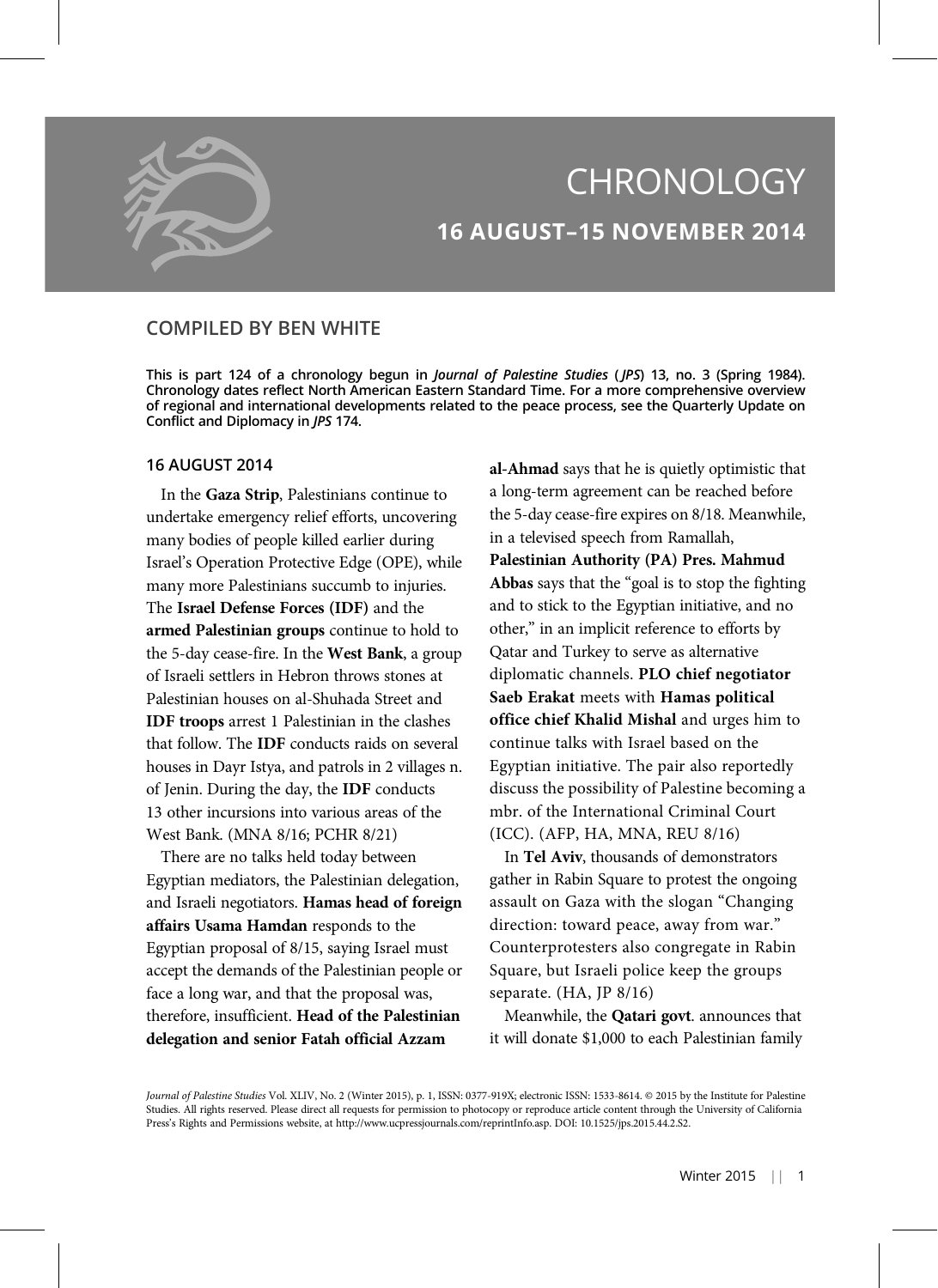whose home has been destroyed during the Israeli assault, of which there are reportedly 797. The funds will be disbursed through the Qatari Comm. for Rebuilding the Gaza Strip. (JP 8/17)

## 17 AUGUST 2014

In the Gaza Strip, Palestinians continue emergency relief efforts, with many more bodies found in the rubble and many people succumbing to their injuries. In East Jerusalem, right-wing Jewish activists, accompanied by MK Moshe Feiglin, tour Haram al-Sharif with Israeli security forces escorting them. Israeli police close the main gates into the area while the group is inside. They also bar access to all women and men under 50 years of age. Separately, leader of the messianic Temple Mount movement Yehuda Glick tours Haram al-Sharif with a group of settlers. (MNA 8/17; PCHR 8/21)

The Palestinian delegation and the Israeli negotiators return to Cairo to restart talks on extending the current 5-day cease-fire, which is set to expire on 8/18. Upon landing at Cairo International Airport, an anonymous Palestinian negotiator says that his side is "less optimistic than we were earlier" about reaching a deal in time and that the final point of contention is Hamas insistence that Israel agree to lift the blockade on Gaza before the talks conclude. The parties meet for 9 hours of negotiations. Meanwhile, at the start of a cabinet meeting, Israeli PM Benjamin Netanyahu says that he has given the Israeli negotiators a "very clear mandate to stand firmly on Israel's security needs." Hamas spokesperson Sami Abu Zuhri responds, saying that lifting the blockade on Gaza would be the only way to ensure Israeli security. U.S. Pres. Barack Obama calls several foreign leaders to discuss the Israeli assault on Gaza, among other things. (AJ, AP, BBC, JP, MNA 8/17; MNA 8/18)

In a goodwill gesture aimed at facilitating the negotiations in Cairo, Israeli authorities lift the fishing ban on Gaza, allowing Palestinian fishermen to sail 3 naut. mi. offshore. (HA 8/17)

The Qatari Comm. for Rebuilding the Gaza Strip says that it will double the previously reported donation to each Palestinian family whose home was destroyed, following up on the 8/16 announcement. (JP 8/17)

#### 18 AUGUST 2014

In the Gaza Strip, armed Palestinian groups and the IDF maintain the 5-day cease-fire on its final day. Palestinians in Gaza continue emergency relief efforts and, as more bodies are found in the rubble and more people succumb to their injuries, the Palestinian death toll since the beginning of OPE rises above 2,000. Overnight in the West Bank, IDF troops enter Hebron overnight and destroy the homes of the 3 Palestinians they hold responsible for the kidnapping and killing of 3 teenage Israeli settlers in 6/2014, demolishing 2 and sealing 1 with concrete. During the demolitions, local residents clash with Israeli soldiers, and several Palestinians are injured with rubber-coated metal bullets. The IDF also conducts house searches and raids in 2 villages s. of Jenin, Jenin refugee camp (r.c.), Hebron, and Ramallah, arresting or detaining 9 Palestinians. In East Jerusalem, IDF troops demolish an unlicensed home in al-Tur. (HA, JP, MNA, YA 8/18; PCHR 8/21)

Palestinian and Israeli negotiators, as well as Egyptian mediators, conduct 6 hours of talks in Cairo during the day, with the goal of extending the 5-day cease-fire that is set to expire at midnight. They also work on the outline of an agreement, based on the 8/15 Egyptian proposal, that reportedly includes the opening of some crossings between Israel and Gaza, the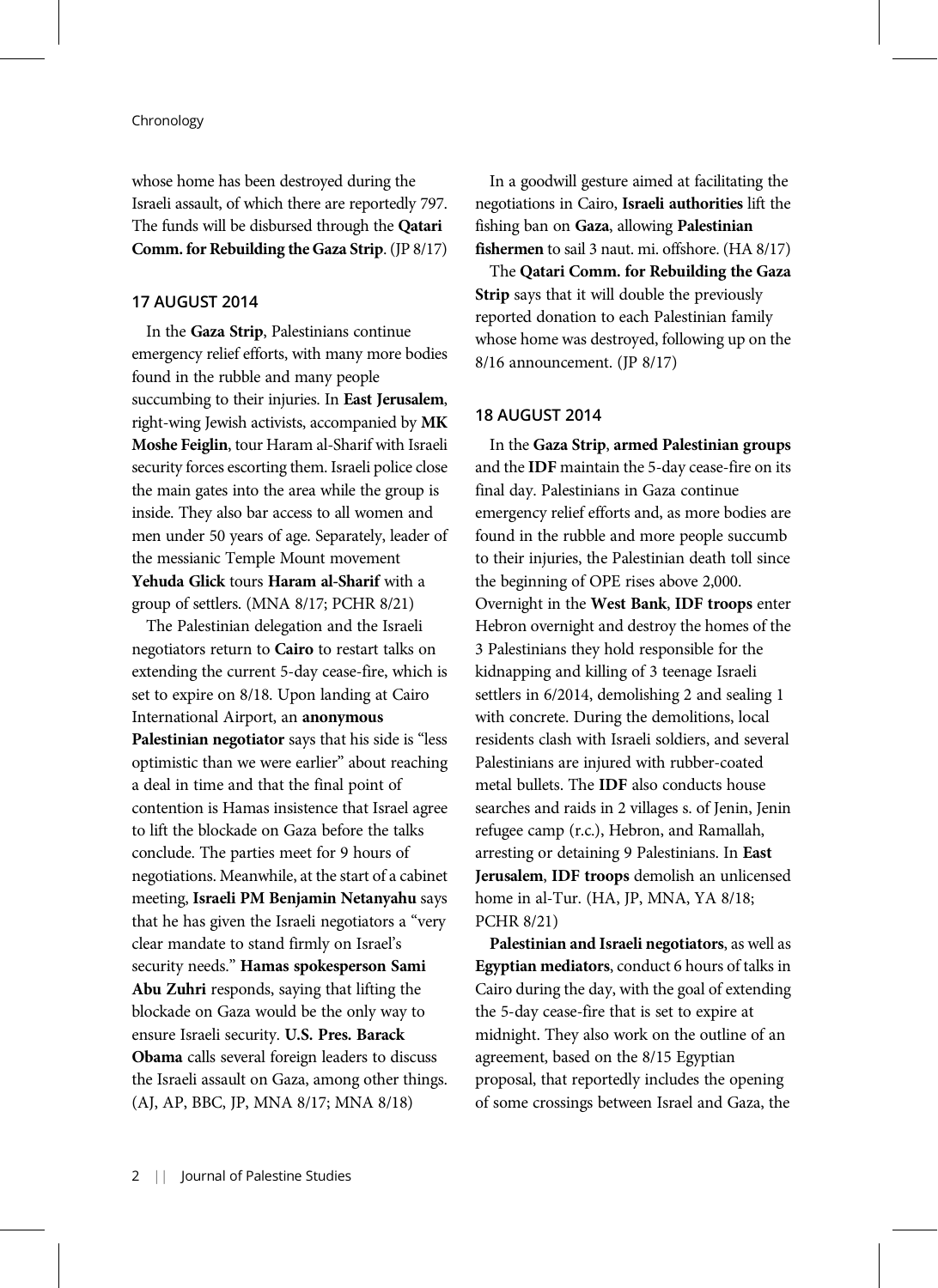importation of construction materials with international supervision, and the extension of the permitted fishing area to 12 naut. mi., with larger points of disagreement being deferred to future negotiations. The Israeli negotiators leave Cairo to brief PM Netanyahu and senior defense officials in the evening. PA Pres. Abbas travels to Doha, Qatar, for talks with Hamas leader Mishal and Qatari emir Shaykh Tamim Bin Hamad al-Thani. Late at night, Palestinian and Israeli negotiators confirm that the ceasefire will be extended an additional 24 hours, at the request of the Egyptian mediators. (AFP, AJ, HA, JTA, MNA 8/18)

The Norwegian Foreign Ministry announces that it plans to cohost a conference with Egypt in Cairo for reps. of donor countries to attend so they can coordinate the reconstruction of Gaza. The conference will be held on 10/12. (HA, REU 8/18)

#### 19 AUGUST 2014

In the Gaza Strip around midday, an armed Palestinian group launches 3 rockets into Israel that land in an open area nr. Beersheba, breaking the 24-hour extension to the previous 5-day cease-fire. The IDF responds with air strikes, hitting approximately 25 targets across Gaza, killing 2 Palestinians and injuring over 50. In 1 incident late at night, IDF troops launch 6 missiles at a house in Gaza City in an attempt to assassinate Mohammed Deif, Izzeddin al-Qassam Brigades commander. Deif's wife and 7-mo.-old son, as well as 3 other Palestinians, are killed in the attempt. The armed Palestinian groups fire over 50 projectiles into Israel, with 1 rocket hitting a highway nr. Tel Aviv and around 14 intercepted by Iron Dome batteries. At a hospital in Turkey, 1 Palestinian succumbs to injuries sustained earlier in the assault. Overnight in the West Bank, the IDF conducts

house searches and raids in Dayr Istya, Hebron, 3 villages nr. Nablus, 1 village s. of Hebron, and 1 village n. of Tulkarm, arresting 13 Palestinians. In East Jerusalem, Israeli security forces raid a home and arrest 1 Palestinian. (AP, CNN, HA, MNA, WP 8/19; PCHR 8/21)

In the morning in Cairo, Palestinian and Israeli negotiators, as well as Egyptian mediators, conduct talks on a long-term ceasefire agreement, specifically the Israeli demands for Hamas's disarmament and the Palestinian demands for lifting the blockade. Head of the Palestinian delegation al-Ahmad says "maybe we will reach an agreement and maybe not." Palestinian negotiator Qais Abdel Karim says the Israelis have proposed measures that would comprise "not removing the blockade but easing it." Hamas spokesperson Fawzi Barhoum says, in an email to CNN, that "if Netanyahu does not understand our message and people's demands in Gaza through political language, we know a way to make him understand." After hostilities resume in Gaza, both Israel and the Palestinian factions accuse the other of violating the cease-fire and instruct their reps. to end the negotiations. (AP, Guardian, HA, MNA 8/19)

German, French, and British diplomats begin circulating a document containing principles for a new United Nations Security Council (UNSC) res. at the UN's New York headquarters. The principles include a return of PA control to Gaza, reconstruction under international supervision, and a return to Israeli-Palestinian peace negotiations. U.S. and Israeli diplomats have been briefed on the initiative. (HA 8/21)

#### 20 AUGUST 2014

In the Gaza Strip, the IDF continues its assault, launching air strikes on approximately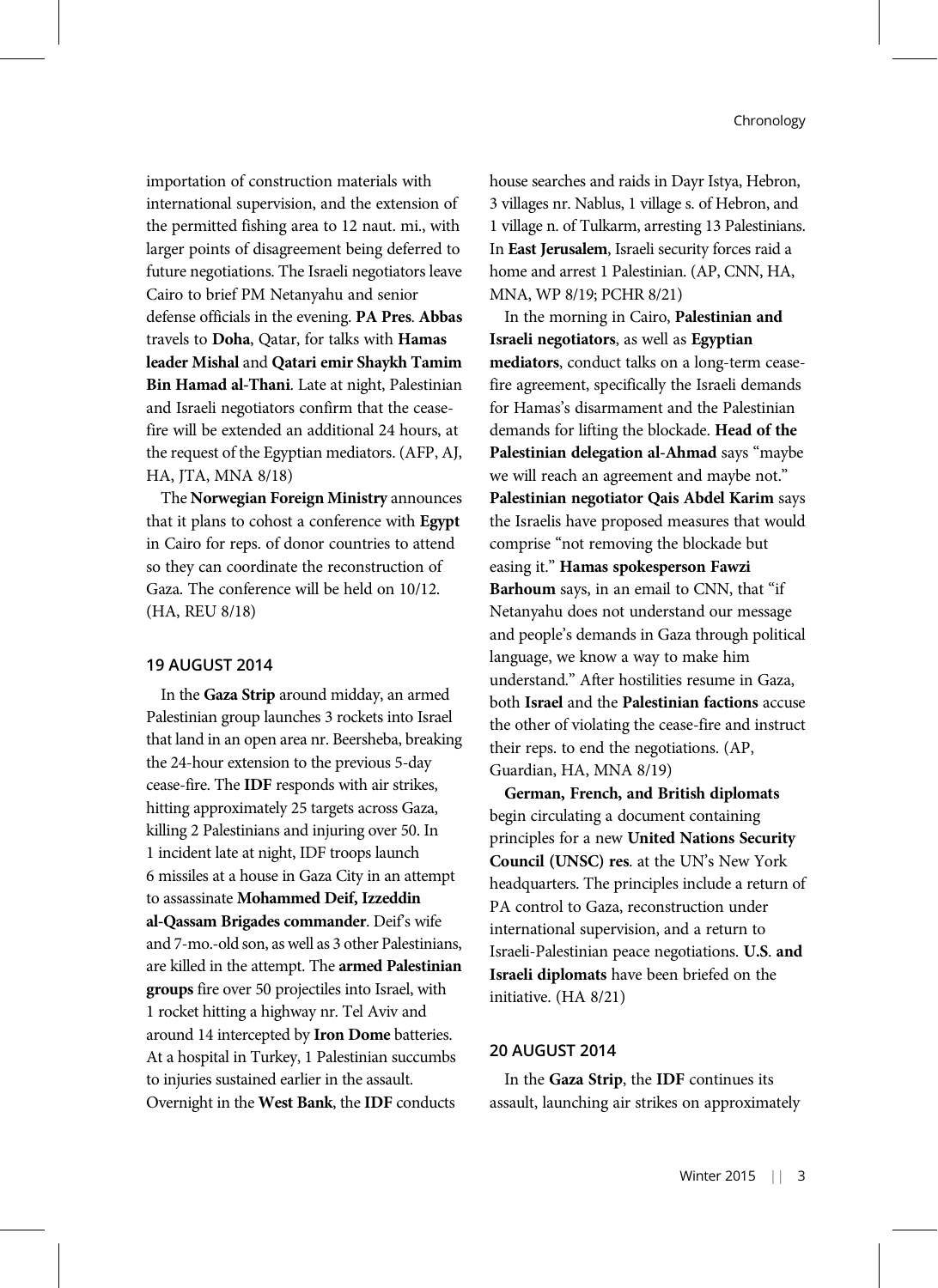65 targets, killing at least 30 Palestinians and injuring over 100. The armed Palestinian groups fire more than 150 rockets and mortars into Israel, primarily toward Jerusalem, Tel Aviv, and areas in the s. One rocket lands in the Israeli settlement Mod'in Ilit in the West Bank, causing damage but no injuries, and 23 are intercepted by Iron Dome batteries. In the West Bank, IDF troops, accompanied by bulldozers, enter areas nr. Nablus, the Jordan Valley, and Ramallah to demolish 3 homes and confiscate 6 tents, leaving 63 Palestinians homeless. Late at night, the IDF conducts house searches and raids in Ramallah, Hebron, 2 villages nr. Hebron, and 1 village nr. Jenin, arresting 7. (AA, AFP, HA, REU, YA 8/20; PCHR 8/21)

In the evening, Israeli PM Netanyahu says in a press conference that the assault on Gaza will continue, but alludes to a new, regional "diplomatic horizon." He calls on PA Pres. Abbas to play a "significant part" in his longterm plans. Earlier in the day, a Hamas spokesperson says that the Palestinian delegation has not been instructed to return to talks in Cairo and that "the Egyptian offer was a stillborn, and it was buried today." (AFP, AP, HA, NPR, REU 8/20)

## 21 AUGUST 2014

In the Gaza Strip, the IDF continues its assault, launching air strikes on approximately 47 targets, killing 38 Palestinians and injuring dozens. Among the 38 are 3 high-ranking commanders in al-Qassam Brigades, who are killed overnight by Israeli fighter jets in Rafah. Five Palestinian civilians are also killed in the strike and at least 40 are injured. The armed Palestinian groups fire 109 rockets and mortars into Israel, with 7 landing in built-up areas and 13 intercepted by Iron Dome batteries. One Israeli man is injured with mortar shrapnel nr.

Eshkol. Meanwhile, Hamas executes 3 alleged collaborators with Israel, and arrests 7 others. In the West Bank, IDF troops level land nr. Salfit to clear space for an Israeli settlement to expand. Also, the IDF conducts house searches and raids in 4 villages nr. Hebron, Dayr Istya, 'Askar r.c., al-Bireh, and Bayt Liqya, arresting 9 and issuing summons to 2. Clashes break out with Palestinians in Bayt Liqya, and the Israeli soldiers open fire with live ammunition, tear gas canisters, and sound bombs. Separately, the IDF conducts 4 separate incursions into Hebron and 3 villages n. of Jericho. In East Jerusalem, Israeli forces and municipal officials enter Silwan to hand demolition notices to the owners of 2 apartment buildings where 19 Palestinians live. (MNA 8/21; HA 8/22; PCHR 8/28)

There is no major diplomatic progress as disagreements that led to the breakdown of talks on 8/19 remain between the Palestinian factions and the Israeli negotiators. Mishal says in an interview with Turkish Anadolu News Agency that Hamas will keep fighting until Israel meets its terms for a permanent truce, while Israel's Maj. Gen. Yoav Mordechai says that Israel will not hold cease-fire negotiations as long as rocket fire from Gaza continues. PA Pres. Abbas travels again to Doha where he will meet with Qatari emir Bin Hamad al-Thani and Hamas leader Mishal to discuss the continued Israeli assault and possible future cease-fire negotiations. Also present are head of the Palestinian delegation in Cairo Azzam al-Ahmad, PLO chief negotiator Saeb Erakat, and PA intelligence chief Majid Faraj. (AA, HA 8/21; MEMO, MNA 8/22)

#### 22 AUGUST 2014

The IDF continues its aerial assault on the Gaza Strip with strikes on 46 targets, killing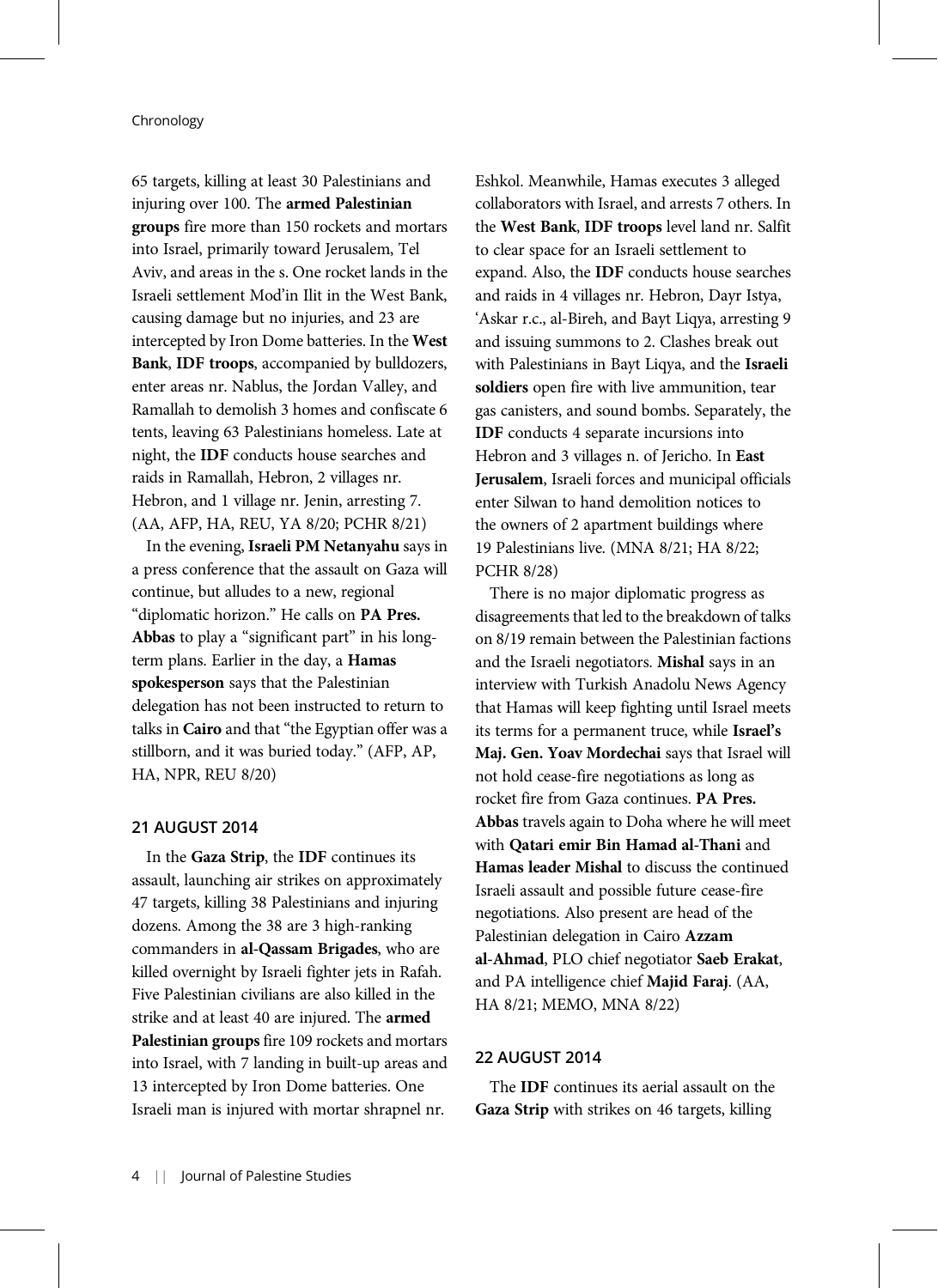5 Palestinians and injuring dozens more. The armed Palestinian groups launch approximately 130 projectiles into Israel, killing 1 Israeli child nr. Sderot, wounding 8, and causing damage across s. Israel. (One of the wounded Israelis, an IDF sgt., will succumb to his injuries on 8/29.) Meanwhile, Hamas executes 18 suspected collaborators with Israel, as the group's crackdown on informants continues. PA Pres. Abbas's office denounces the execution, calling it "extrajudicial." In the West Bank, IDF troops shoot and wound a Palestinian as they violently disperse Palestinians protesting OPE in Bethlehem. Additional clashes break out at demonstrations across the West Bank, including Qalandia, Ofer prison, Jalazun r.c., and Bayt Furik, where 10 Palestinians are injured. IDF troops conduct house searches and raid in Qalqilya, 1 village nr. Qalqilya, 2 nr. Hebron, 2 nr. Ramallah, and 1 nr. Dura, arresting 3, including a mbr. of the Palestinian Legislative Council. IDF troops violently disperse Palestinian, Israeli, and international protesters at a weekly demonstration against Israel's separation wall, settlements, and occupation in 3 villages nr. Ramallah (Bil'in, Nabi Salih, and Nil'in), and 1 village nr. Qalqilya (Kafr Qaddum). There are no serious injuries, except in Kafr Qaddum, where 1 is wounded by a rubber-coated metal bullet. In East Jerusalem, clashes break out in al-Tur when Israeli forces patrol the neighborhood. No injuries or arrests are reported. (YA 8/22; HA 8/23; PCHR 8/28)

For a 2d day of talks, PA Pres. Abbas meets with Qatari emir Bin Hamad al-Thani and Hamas leader Mishal to discuss the continued Israeli assault and possible future cease-fire negotiations. The 2 Palestinian leaders make a statement calling on the UN to create a "timetable" for an end to the Israeli occupation. (MEMO, Yahoo! 8/22; AFP, HA, MNA 8/23)

Following the death of the Israeli boy early in the day, PM Netanyahu says that "Hamas will pay a heavy price" and that the "IDF and the Shin Bet will intensify their operations." (HA 8/23)

## 23 AUGUST 2014

In the Gaza Strip, the IDF continues its assault with attacks on 41 targets, killing 11 Palestinians and injuring dozens. Israeli fighter jets and drones strike targets in n. Gaza, as well as nr. Gaza City, Khan Yunis, and Rafah, while IDF troops fire smoke bombs and live ammunition across the Israel-Gaza border in 1 location and Israeli artillery shelling hits 2 others. The armed Palestinian groups fire over 100 projectiles into Israel; of which, 3 land in urban areas, 73 land in open areas, and 17 are intercepted by Iron Dome batteries. Meanwhile, Hamas executes 4 alleged collaborators with Israel in the courtyard of a mosque in Jabaliya r.c. In the West Bank, the IDF conducts patrols in Hebron and 2 nearby villages, as well as 1 village nr. Ramallah. In East Jerusalem, Israeli forces clash with a group of Palestinian youth outside a checkpoint nr. Shu'fat, and 1 Palestinian is wounded when the soldiers open fire with tear gas and rubbercoated metal bullets. (AFP, AP, HA, MNA 8/23; PCHR 8/28)

Following talks between Hamas leader Mishal and PA Pres. Abbas in Doha on 8/21 and 8/22, Hamas publicly agrees to support Abbas's application to join the ICC. According to PLO chief negotiator Erakat, only Islamic Jihad has not yet approved the document Abbas is asking all Palestinian factions to sign before he moves forward. (AFP, AP, MNA 8/23)

On the diplomatic front, Abbas travels to Cairo for talks with Egyptian pres. Abdel Fattah al-Sisi. After their meeting, Abbas says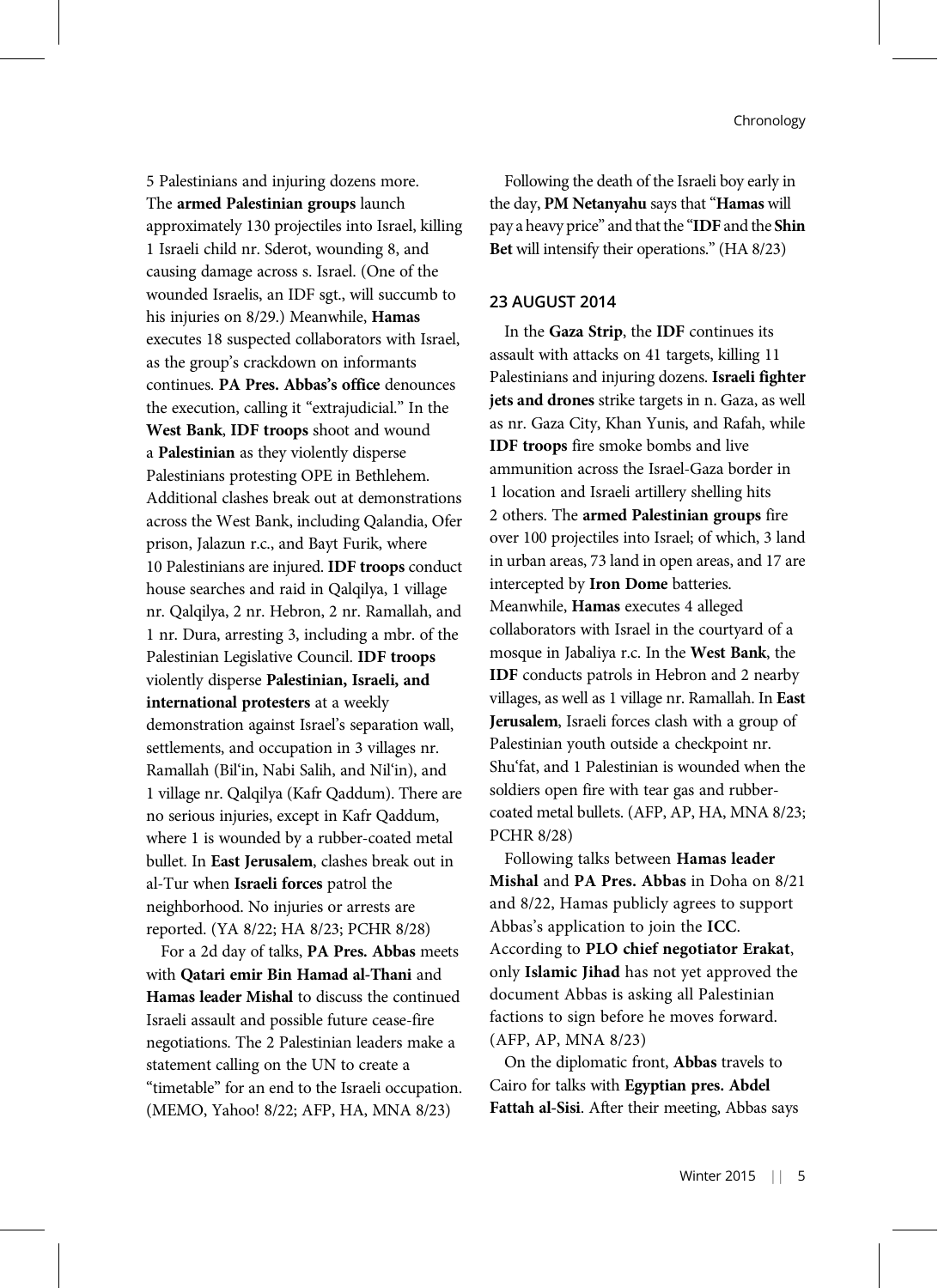"my main goal is for the truce talks to resume in Egypt as soon as possible." In an interview on Egyptian television, Abbas says that he is planning a major diplomatic initiative and that he will present the plan to U.S. Secy. of State John Kerry, who is scheduled to visit the region in the coming days. The plan reportedly includes asking the UN to set a timetable for the Israeli occupation and signing the Rome Statue on behalf of the PA, which would give the ICC jurisdiction over cases relating to the occupation. For its part, the Egyptian Foreign Ministry releases a statement after the Abbas/al-Sisi meeting inviting the Israelis and Palestinians to return to Cairo for further cease-fire negotiations. (AJ, HA, WSJ 8/23)

Israeli PM Netanyahu holds talks with UN Secy.-Gen. Ban Ki-moon. Netanyahu compares Hamas to ISIS, in reference to the group's 8/22 execution of collaborators, and blames the group for the latest escalation in violence. (AJ, HA, REU 8/23)

In the evening, 2 rockets are fired from Lebanon into n. Israel. No group claims responsibility for the attack, though Lebanese military officials suspect a small, local Palestinian group. Late at night, 5 rockets are fired from Syria into the Israeli-occupied Golan Heights. Israeli military officials say that a Palestinian group, not Syrian govt. forces, is responsible. Between the 2 sets of rocket attacks, 8 Israelis are lightly injured. (DS, JP, REU 8/23; AFP, HA, YA 8/24)

## 24 AUGUST 2014

In the Gaza Strip, the IDF continues its assault with air strikes on over 50 targets, killing 18 Palestinians and injuring dozens more. Also, IDF troops stationed nr. the border shell areas across the fence with artillery in 3 incidents. The armed Palestinian groups launch approximately

135 projectiles into Israel; of which, 125 land in open areas, 5 in urban areas, and 10 are intercepted by Iron Dome batteries. Israeli authorities temporarily close the Erez border crossing, except for humanitarian cases, in response to a mortar shell wounding 3 Israelis nearby, which is claimed by al-Qassam Brigades. In the West Bank, approximately 400 Israeli settlers, escorted by IDF troops, enter a village nr. Salfit to visit religious monuments. In a village w. of Ramallah, IDF troops open fire with live ammunition and tear gas on a group of stone-throwing Palestinian youth, injuring 1. Separately, IDF troops fire tear gas at Palestinian children on their way to school in a village s. of Hebron; establish 5 mobile checkpoints around Ramallah; and conduct patrols in Hebron and 2 villages nr. Jericho. Late at night, the IDF conducts 1 house search and arrest raid in a village nr. Hebron. In East Jerusalem, Israeli security forces enter Wadi al-Juz to set up a mobile checkpoint and raid 2 houses. (JP, JTA,

YA 8/24; HA 8/25; PCHR 8/28)

Israeli PM Netanyahu says that OPE will continue until its goals are reached, in comments to the press ahead of a special cabinet meeting at the Israeli Defense Ministry. Also, the Israeli govt. calls up 10,000 additional reserve troops. (AP, HA 8/24; AFP, HA 8/25)

After meetings with Arab League secy.-gen. Nabil al-'Arabi and reps. of several Palestinian factions, PA Pres. Abbas returns to Ramallah from Cairo. Abbas will meet with senior Palestinian officials to further develop his new diplomatic initiative before U.S. Secy. of State Kerry visits in the coming days. Meanwhile, Hamas leader Khalid Mishal says in an interview with Iranian TV that Hamas would not return to negotiations in Cairo. (JP 8/24; HA, ToI 8/25)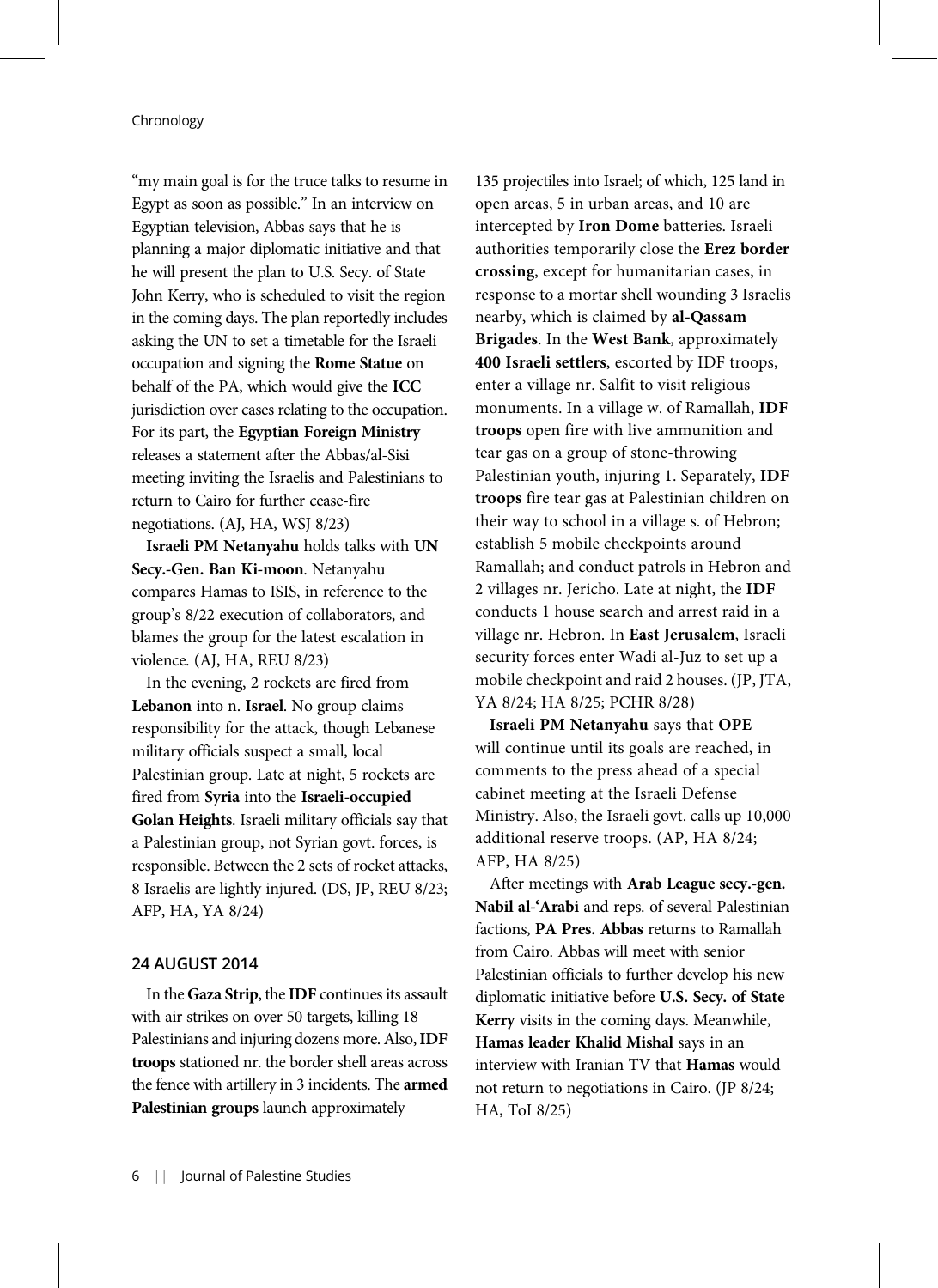## 25 AUGUST 2014

In the Gaza Strip, the IDF continues its assault with strikes on around 53 targets, killing 12 Palestinians and injuring dozens more. Also, IDF troops stationed nr. the border shell areas across the fence with artillery in 2 incidents. The armed Palestinian groups launch over 120 projectiles into Israel; of which, 102 land in open areas, 4 in urban areas, and 16 are intercepted by Iron Dome batteries. Also, Israeli authorities reopen the Erez border crossing, after closing it on 8/24. In the West Bank, a Palestinian teenager dies from injuries sustained in clashes with IDF troops on 8/15. The IDF conducts house searches and raids in 2 neighborhoods in Ramallah, Tulkarm r.c., and 1 suburb of Tulkarm, arresting 4. During the day, IDF troops conduct patrols in al-Fawar r.c., Hebron, and 1 village nr. Hebron; establish mobile checkpoints in 1 village nr. Hebron and 2 villages nr. Ramallah. In a village nr. Salfit, PA security forces detain 3 armed Israeli settlers and turn them over to IDF troops. In East Jerusalem, Israeli security forces enter Silwan to set up a mobile checkpoint and raid several houses. Stone-throwing Palestinian youth clash with the soldiers, but there are no arrests or injuries. (HA 8/25; PCHR 8/28)

Israeli and Palestinian negotiators return to Cairo and reports appear in the press of a potential breakthrough. Senior Islamic Jihad officials Khalid al-Batsh and Ziad Nakhleh are quoted saying they believe an agreement will be made within hours. Lebanon-based Hamas official Usama Hamdan says "there has been positive and fast progress." An anonymous Palestinian official says that the Palestinian delegation would accept the new Egyptian proposal that would open the crossings into Gaza for aid and construction material, and defer disputed points to further negotiations to

be held in 1 mo. Notably, Egypt requires the Rafah crossing to be negotiated with the Palestinians directly, separate from the indirect negotiations with the Israelis. Later in the day, however, senior Hamas official Musa Abu Marzuq says that there has been no progress in talks. (HA, JP, MNA, ToI, Yahoo! 8/25)

In closed meetings at the UN headquarters in New York, U.S. diplomats present principles for a UNSC res. that would call for a cease-fire in Gaza and conduct meetings with their German, French, and British counterparts, as well as Jordanians, in the hope of reconciling the 3 different proposals. The U.S. has sent Israel and Egypt a draft of the principles in the past 2 days. The Jordanian draft includes an international monitoring mechanism and the other 2 do not. (JP, REU 8/25)

## 26 AUGUST 2014

The Palestinian and Israeli negotiators agree on an open-ended cease-fire deal, which PA Pres. Abbas confirms in a brief televised address. The agreement contains 3 points: Israel will permit humanitarian aid and construction material to enter Gaza; Israel will restore the fishing zone from 3 to 6 naut. mi. away from the shore, and gradually extend it to 12 by the end of 2014; and indirect negotiations will continue within 1 mo. in Cairo to deal with the remaining disputes, including Hamas's demand for sea and airports in Gaza, and the release of recently rearrested prisoners who were released in the Shalit deal. Additionally, talks between Palestinian officials and Egyptian authorities are scheduled to take place soon with the goal of opening the Rafah crossing permanently. Israeli PM Netanyahu agrees to the cease-fire deal without putting it to a vote in the security cabinet, a move reportedly opposed by Economy Minister Naftali Bennett. Haaretz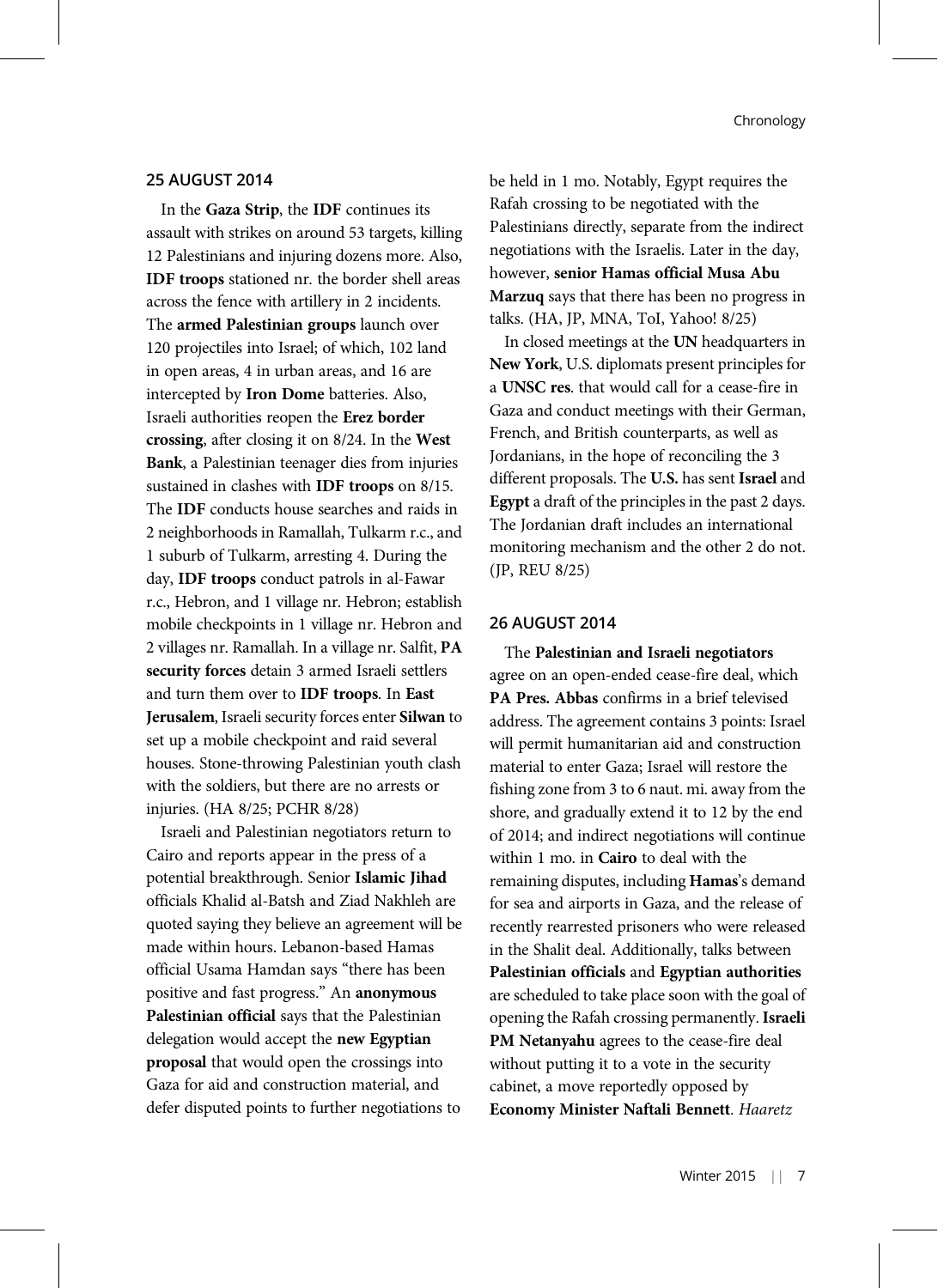reports that over half of the security cabinet would have voted against the deal. (AFP, AJ, AP, HA, JP, MNA, NYT, WP 8/26)

In the Gaza Strip, the IDF continues its assault and armed Palestinian groups continue firing projectiles into Israel until the new ceasefire goes into effect in the evening. The Israeli air force hits approximately 32 targets, while IDF troops stationed along the border fence open fire on 3 occasions, 2 with artillery and 1 with live ammunition. Six Palestinians die in the attacks, and dozens are injured. Among the targets in Gaza is the so-called Italian building, a 13-story residential and commercial complex. Though the building is mostly empty at the time of the Israeli strikes, its destruction leaves around 70 families homeless. Prior to the cease-fire, the armed Palestinian groups launch more than 180 projectiles into Israel, killing 2 Israelis and wounding 5. In the West Bank, 7 Israeli settlers attack a Palestinian nr. Jerusalem with knives and stones, leaving him unconscious. The IDF conducts house searches and raids in Nablus, 3 villages nr. Hebron, 3 villages nr. Ramallah, Jenin, 1 village nr. Jenin, and Tulkarm, arresting 17; patrols in 2 villages nr. Hebron and 2 villages nr. Salfit. In East Jerusalem, dozens of Palestinians gather in Bayt Hanina, al-Tur, and Wadi al-Juz to celebrate the cease-fire announcement and Israeli security forces disperse the celebrations with waste water, sound bombs, and tear gas. One Palestinian is arrested in Wadi al-Juz. (MNA, REU, YA 8/26; HA 8/27; PCHR 8/28)

## 27 AUGUST 2014

In the West Bank, the IDF conducts house searches and arrest raids in 2 villages nr. Ramallah, Hebron and 1 nearby village, 1 village nr. Nablus, and in Tulkarm; patrols in 3 villages nr. Salfit, and in Hebron and 2 nearby villages. (AFP, HA 8/27; PCHR 8/28)

Syrian opposition forces take control of the Qunaytra border crossing between Syria and the Israeli-occupied Golan Heights, prompting Israel to close off the surrounding area. Two Israelis are injured by stray fire in separate incidents caused by the intense fighting in Syria: an officer is shot and wounded and a civilian is injured by a tank shell. Earlier, 2 mortar shells land in the Golan Heights, causing damage but no injuries. The IDF responds by targeting 2 Syrian army positions. (AFP, AP, HA, JP, YA 8/27)

#### 28 AUGUST 2014

In the West Bank, IDF troops shoot and injure 3 Palestinians with rubber-coated metal bullets in Bayt Umar nr. Hebron, during clashes with residents. The IDF conducts house searches and arrest raids in 1 village nr. Ramallah and in Hebron; patrols in 2 villages each nr. Hebron and Salfit and 1 village nr. Jericho. In East Jerusalem, a Palestinian baby dies after inhaling tear gas fired by Israeli forces at her family's home on 8/26. (MNA 8/28; PCHR 9/4)

#### 29 AUGUST 2014

In the West Bank, IDF troops shoot and wound 1 Palestinian nr. Bayt Umar in the s. West Bank, during clashes with residents. The IDF conducts house searches and arrest raids in 3 villages nr. Qalqilya; patrols in 4 villages nr. Ramallah, 2 villages nr. Jenin, and 1 village nr. Hebron. IDF troops violently disperse Palestinian, Israeli, and international protesters at weekly demonstrations against Israel's separation wall, settlements, and occupation in 3 villages nr. Ramallah (Bil'in, Nabi Salih, and Nil'in), and 1 village nr.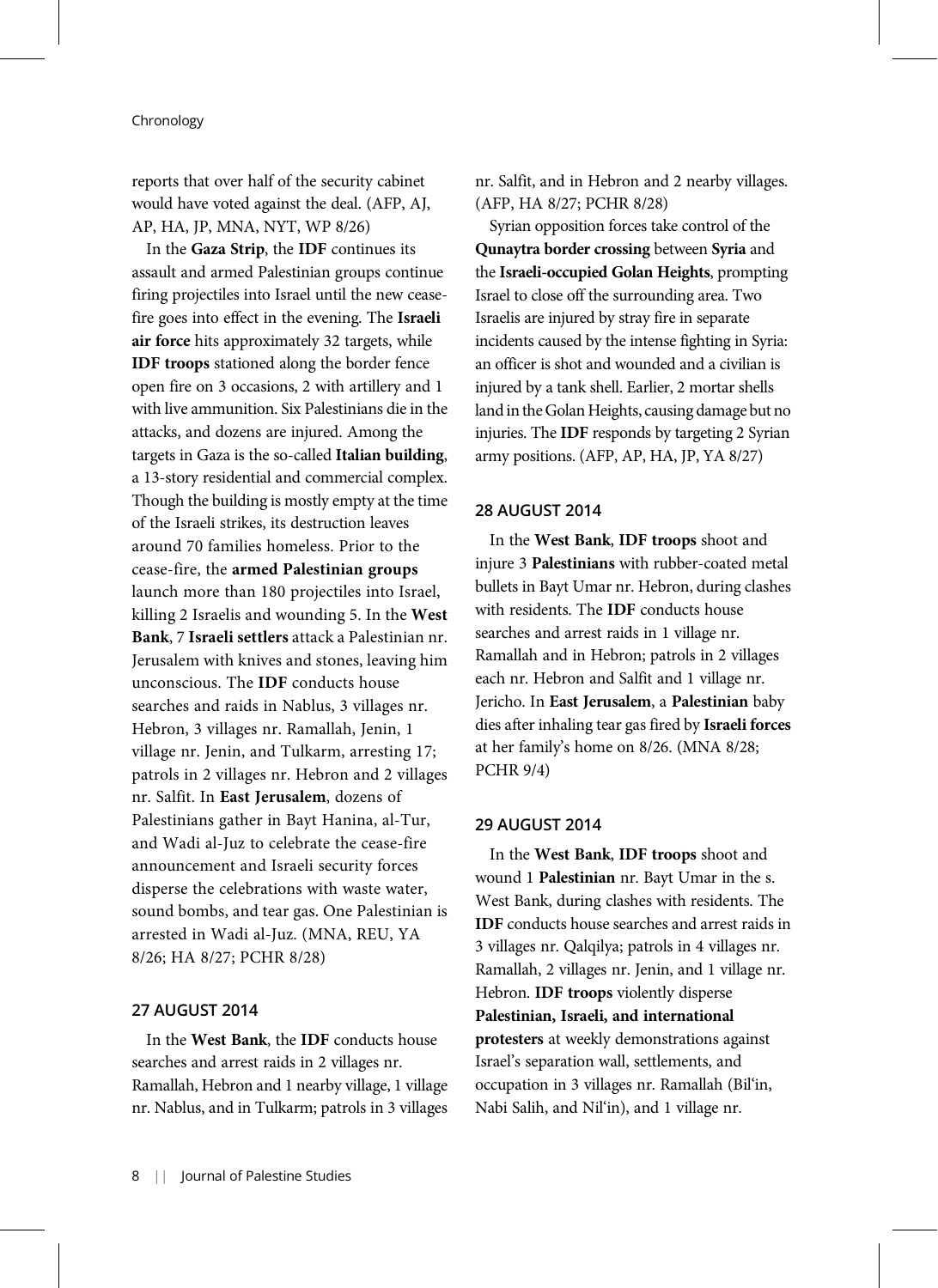Qalqilya (Kafr Qaddum). There are no serious injuries, except in Bil'in, where 1 person is struck by a tear gas canister. (PCHR 9/4)

#### 30 AUGUST 2014

In the West Bank, the IDF conducts house searches and arrest raids in 1 village each nr. Hebron and Nablus; patrols in 3 villages nr. Hebron, Jericho and 2 nearby villages, 2 villages nr. Ramallah, and 1 village nr. Qalqilya. (PCHR 9/4)

## 31 AUGUST 2014

In the West Bank, the IDF conducts house searches and arrest raids in al-Fara'a r.c. nr. Tubas, Dahaysha r.c. nr. Bethlehem, and 1 village nr. Hebron; patrols in 4 villages nr. Salfit and in Jenin. Unknown assailants throw 2 improvised pipe bombs at Israeli settlers' vehicles nr. Nablus, causing no injuries. In East Jerusalem, Israeli forces shoot and seriously injure a Palestinian with a sponge-tipped bullet during clashes nr. the Old City. The teenager's relatives deny he was involved. (MNA 8/31; PCHR 9/4)

Israeli authorities announce the expropriation of 988 acres of private Palestinian land nr. Bethlehem. PLO chief negotiator Erakat urges diplomatic action against Israel in response to the announcement. (MNA 8/31)

#### 1 SEPTEMBER 2014

Off the coast of the Gaza Strip nr. Bayt Lahiya, Israeli naval forces open fire on Palestinian fishing boats, causing no injuries or damage but arresting 2 fishermen. In the West Bank, IDF troops shoot and wound 1 Palestinian during a raid in al-Fara'a r.c. Also, the IDF conducts house searches and arrest raids in Jenin and 1 nearby village, 1 village nr. Nablus and al-Am'ari r.c. nr. Ramallah; patrols in 3 villages and al-'Arub r.c. nr. Hebron, 4 villages nr. Tulkarm, 2 villages nr. Ramallah, and 1 village nr. Jericho. Furthermore, IDF troops demolish 7 structures used for residential and agricultural purposes nr. Hebron. Meanwhile, Palestinians throw a Molotov cocktail at a bus of Israeli settlers in the c. West Bank, causing minor injuries to the driver. (MNA, YA, WAFA 9/1; PCHR 9/4)

The British and French govts. condemn the 8/31 Israeli announcement to expropriate 988 acres of land in the Gush Etzion settlement bloc. UN Secy.-Gen. Ban also criticizes the expropriation, saying the "seizure of such a large swathe of land risks paving the way for further settlement activity." (REU, UN 9/1)

An anonymous Palestinian officials tells the media that Israel seized 200 m. Israeli shekels (around \$55 m.) from monthly tax revenues it collects on behalf of the PA, to cover unpaid debts (such as those of the Palestinian electricity company). (MNA 9/1)

## 2 SEPTEMBER 2014

Off the coast of the Gaza Strip, Israeli naval forces open fire on Palestinian fishing boats on 2 separate occasions (nr. Rafah and nr. al-Sudaniyya), causing no injuries or damage. In the West Bank, IDF troops shoot and wound a Palestinian driving through a checkpoint nr. Qalqilya. The IDF conducts house searches and arrest raids in 1 village each nr. Jenin and Tulkarm, and in Nablus, where clashes break out with residents, and 2 Palestinians are injured with live ammunition. During the day, the IDF patrols in 3 villages nr. Ramallah, and 1 village each nr. Jericho, Salfit, and Jenin. IDF troops also demolish a dairy factory in Hebron owned by the Islamic Charitable Society. (MNA, WAFA 9/2; PCHR 9/4)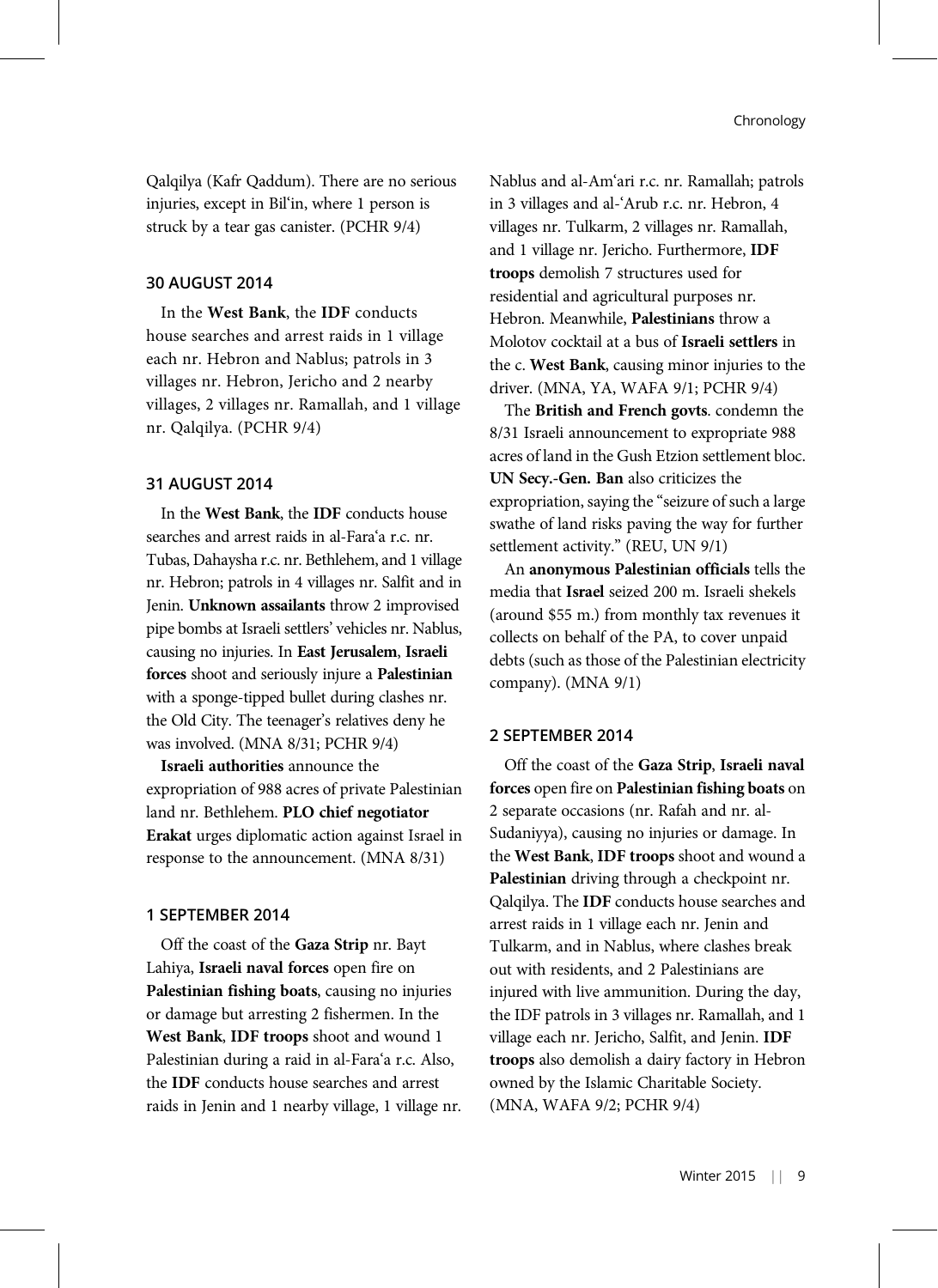Wael Atiyeh, Egypt's amb. to Palestine, says that no date has yet been set for a return to indirect negotiations between Israel and Hamas, and that an agenda for the meetings in Cairo also needs to be finalized. Meanwhile, Qais Abdel Karim, a mbr. of the Palestinian delegation, says that Israel's shunning of talks would "render the cease-fire null and void," responding to reports in the Israeli media that Netanyahu does not intend to resume cease-fire talks. (JP, MNA 9/2)

The U.S. State Dept. and the EU foreign affairs office both condemn Israel's recent expropriation of 988 acres in the West Bank on 8/31. (HA, WAFA 9/2)

A roadside bomb kills 11 Egyptian police officers nr. al-Wifaq in the Sinai Peninsula close to the Gaza border. (AP 9/2)

## 3 SEPTEMBER 2014

Off the coast of the Gaza Strip nr. al-Sudaniyya, Israeli naval forces open fire on Palestinian fishing boats, causing no injuries or damage, but arresting 2 fishermen. In the West Bank, IDF troops shoot and wound a wanted Fatah activist during a raid in Nablus, then arrest him. The IDF patrols in Tulkarm and the nearby Nur Shams r.c., as well as 1 village nr. Hebron. In East Jerusalem, Israeli forces demolish a Palestinian home in Bayt Hanina. (MNA 9/3; PCHR 9/4)

U.S. Secy. of State Kerry meets with PLO chief negotiator Erakat and senior PA official Faraj for 2 hours in Washington to discuss the Israeli expropriation of 988 acres of West Bank land, the planned negotiations in Cairo, and other issues. Later, Kerry speaks with Israeli PM Netanyahu over the phone regarding the 8/31 expropriation announcement. (AFP, AJ, YA 9/3)

## 4 SEPTEMBER 2014

In the West Bank, the IDF conducts house searches and arrest raids in 1 village nr. Nablus and 1 nr. Hebron; patrols in 2 villages each nr. Hebron and Jenin. (HA 9/5; PCHR 9/11)

The PA Economic Council for Development and Reconstruction releases a report with initial estimates for the cost of rebuilding the Gaza Strip. The council, which coordinates the implementation of donor projects, concludes that the project will cost \$7.8 b., which includes \$4.4 b. of "direct losses" and \$3.02 b. set aside for "development needs." (MNA, REU 9/4)

U.S. and Iranian officials begin bilateral talks in Geneva on Iran's disputed nuclear program. Meanwhile, EU officials say that reps. of Iran and the P5+1 group (the U.S., UK, China, France, Russia, and Germany) will hold new talks in New York on 9/18, to continue efforts at reaching a comprehensive deal before their 11/24 deadline. (AFP, REU 9/4)

A projectile attributed to "errant fire" by the Israeli military hits the occupied Golan Heights from inside Syrian territory, causing no injuries. In response, the IDF hits an unspecified target in Syria, which opposition sources claim is a Syrian army base. There are no reports of casualties. (REU 9/4)

#### 5 SEPTEMBER 2014

In the West Bank, the IDF conducts house searches and arrest raids in Hebron and 2 nearby villages, and 1 village each nr. Ramallah and Salfit; patrols in 4 villages nr. Ramallah, 2 villages nr. Hebron, 1 village nr. Jericho and in Salfit. Also, IDF troops violently disperse Palestinian, Israeli, and international protesters at weekly demonstrations against Israel's separation wall, settlements, and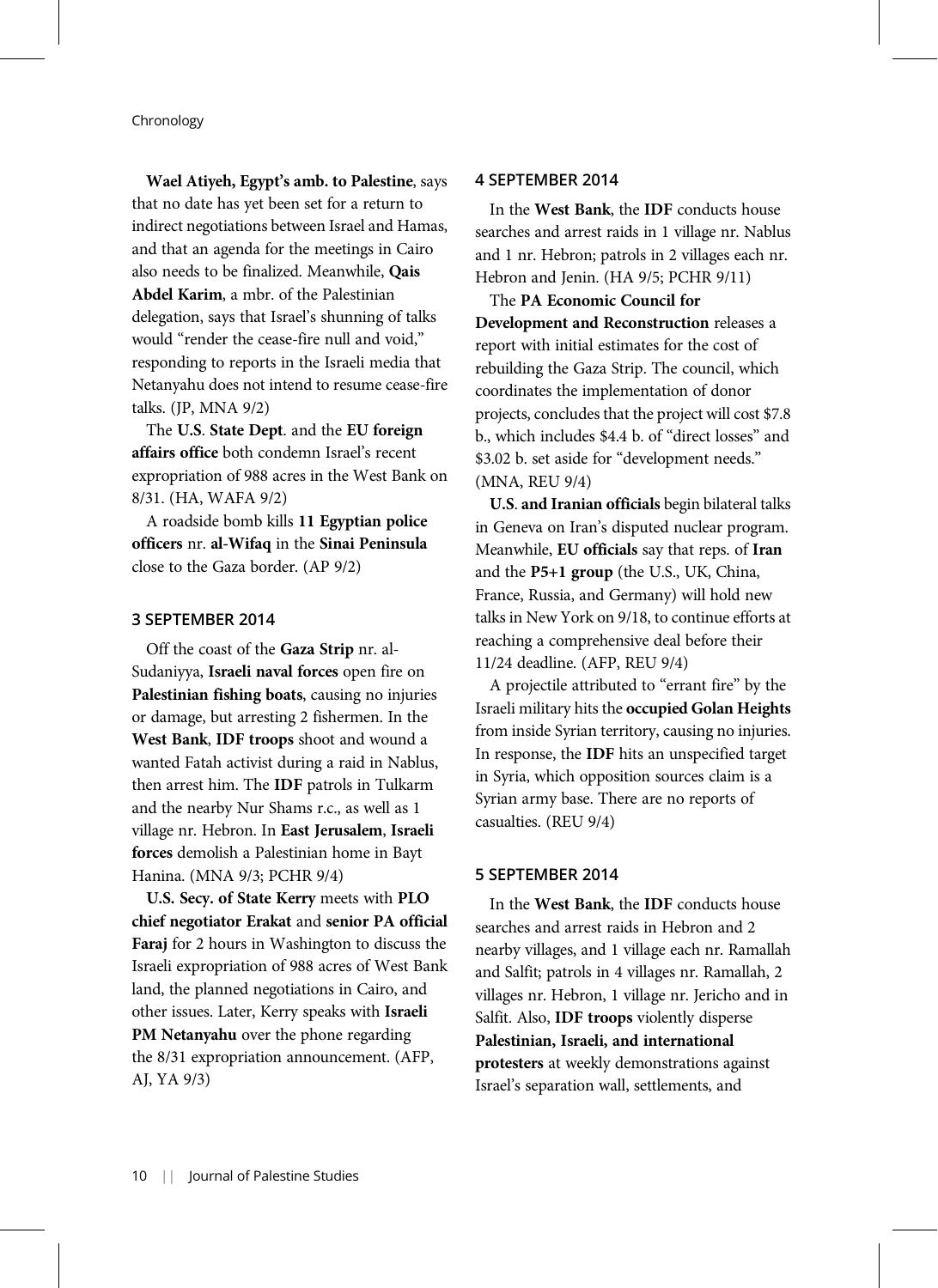occupation in 4 villages nr. Ramallah (Bil'in, Nabi Salih, Nil'in, and Wadi Fukin), and 1 village nr. Qalqilya (Kafr Qaddum). There are no serious injuries. At an anti-occupation protest in Silwad nr. Ramallah, IDF troops shoot and injure 4 Palestinians with live ammunition. (PCHR 9/11)

Israel publishes tenders for 283 new homes in Elkana settlement in the n. West Bank. Expansion of the settlement was approved in 1/2014. (AFP, JP 9/5)

U.S. and Iranian officials meet for a 2d day of talks in Geneva, with the teams led by Dep. Secy. of State William Burns and Under Secy. of State Wendy Sherman, and Iran's Dep. FM Abbas Araghchi, respectively. Separately, a report by the International Atomic Energy Agency (IAEA) leaked to the press says that Iran has failed to address concerns about suspected atomic bomb research. Tehran has reportedly only implemented 3 out of 5 agreed transparency steps. (AFP, AP, REU 9/5)

An Israeli surveillance device is remotely detonated in Adlun village, s. Lebanon, killing a Hizballah mbr. as he attempts to dismantle it. (AFP, AP 9/5)

#### 6 SEPTEMBER 2014

In the West Bank, the IDF conducts house searches and arrest raids in Hebron and 2 nearby villages late at night; patrols in 1 village each nr. Hebron, Ramallah, and Salfit. In East Jerusalem, Israeli security forces raid a number of houses in Issawiyya, arresting 2 Palestinians. (PCHR 9/11)

Israeli soldiers deliver land confiscation orders to Palestinians nr. Yatta s. of Hebron, declaring the seizure of 2,000 dunams (around 500 acres) of Palestinian-owned land for military purposes. (MNA, WAFA 9/7)

PA Pres. Abbas arrives in Cairo for a 3-day visit. On arrival, Abbas says that Hamas is jeopardizing the PA unity govt. "There are 27 under secys. of ministries who are running the Gaza Strip, and the national unity govt. cannot do anything on the ground," he says. Meanwhile, ahead of a meeting with Abbas, Arab League secy.-gen. Nabil al-'Arabi says that the Palestinian leader is ready for "real negotiations" with Israel in line with "the principles established in international resolutions." (HA, ToI 9/6)

## 7 SEPTEMBER 2014

In East Jerusalem, a 16-year-old Palestinian dies of wounds sustained during clashes on 8/31. In the immediate aftermath of his death, the IDF says that his injuries were incurred when he was hit in the leg with a sponge-tipped bullet and then fell, hitting his head on the ground, while the youth's family says that he was shot in the head at close range. (A Palestinian autopsy will contradict the IDF and corroborate the family's story on 9/14.) In response to his death, Palestinians protest in several neighborhoods, including Wadi al-Juz, where Israeli police respond to stone-throwing with rubber-coated metal bullets. In the French Hill settlement, Palestinian demonstrators throw Molotov cocktails at a gas station, causing damage. Off the coast of the Gaza Strip, Israeli naval forces open fire on Palestinian fishing boats in 2 separate incidents, causing no injuries or damage. In the West Bank, the IDF patrols in 4 villages nr. Ramallah, 2 villages nr. Salfit, and 1 village each nr. Hebron and Jenin. (HA, JP 9/7; PCHR 9/11; JP 9/15)

PA PM Rami Hamdallah says that the "govt. and the banks operating in the Palestinian territories were warned that if they make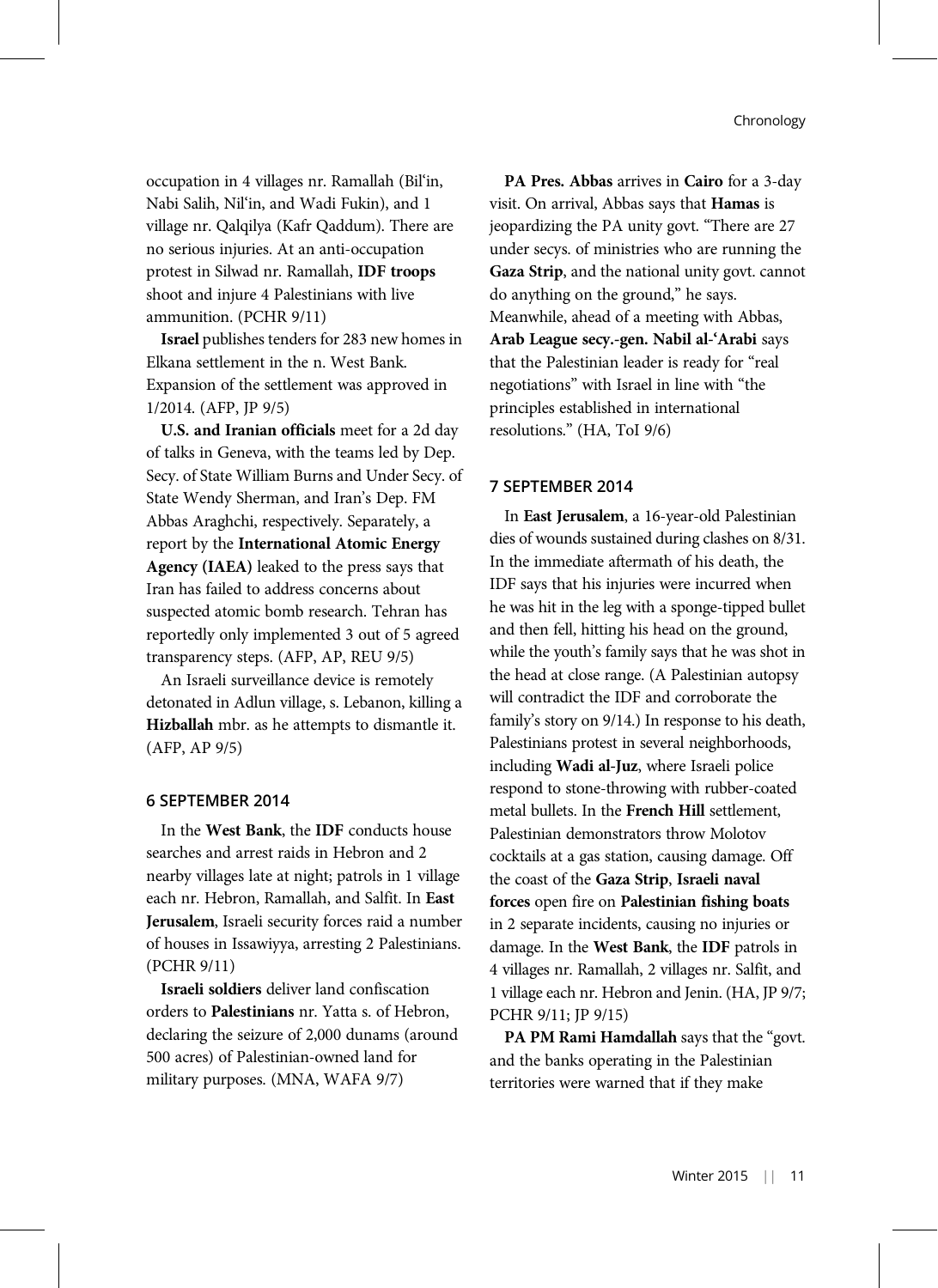payments to former Hamas govt. employees in Gaza then the govt. and the people will be boycotted." Separately, PA Pres. Abbas tells Palestinian media that "we will not accept the situation with Hamas continuing as it is at the moment." Meanwhile, PA Dep. PM Muhammad Mustafa says that the PA is "looking for a temporary solution" to the problem of salaries for Hamas-appointed civil servants in the Gaza Strip, like sending money "through nongovernmental organizations such as the UN or any other entity." He adds, "We want to avoid any legal confrontation with the U.S. whose law prohibits channelling money to Hamas because it's blacklisted as a terrorist organization." (AFP, MNA, WAFA 9/7)

## 8 SEPTEMBER 2014

In the West Bank, the IDF conducts house searches and arrest raids in 2 villages nr. Ramallah, Jenin r.c., and in 1 village each nr. Hebron, Jericho, Ramallah, Salfit, and Tulkarm; patrols in 1 village nr. Jenin. In East Jerusalem, clashes between Palestinians and Israeli security forces continue for a 2d day, including in neighborhoods like Ras al-Amud and Issawiyya. Dozens of injures are reported, including 2 Palestinians hit in the head by sponge-tipped bullets. (HA, JP, MNA 9/8; PCHR 9/11)

An unknown gunman from inside Syria shoots and lightly injures an IDF soldier in the Israeli-occupied Golan Heights with a stray bullet during clashes between govt. forces and rebels. (JP 9/8)

## 9 SEPTEMBER 2014

Off the coast of the Gaza Strip nr. Bayt Lahiya, Israeli naval forces open fire on Palestinian fishing boats, causing no injuries or damage but arresting 4 fishermen. In the West Bank, the IDF conducts house searches and arrest raids in 1 village and al-'Arub r.c. nr. Hebron; patrols in 6 villages nr. Jenin during the day. In East Jerusalem, Israeli forces and Palestinians clash in al-Ram and Abu Dis, causing no serious injuries. (MNA 9/9; PCHR 9/11)

Palestinian prisoner Raed al-Jabari dies in an Israeli hospital. The Israeli authorities report that Jabari hanged himself in a bathroom, and Jabari's father blames Israel for his son's death. Following an autopsy conducted on 9/12, Palestinian pathologists will find that Jabari was subjected to "severe" torture, which led to his death. Jabari was detained on 7/26 after running into several Israeli settlers with his car nr. the Gush Etzion settlement bloc in the West Bank. (MNA 9/9; MEMO 9/19)

## 10 SEPTEMBER 2014

In the West Bank, IDF troops shoot and kill an unarmed Palestinian in al-Am'ari r.c. nr. Ramallah during clashes with residents that were prompted by an arrest raid. IDF troops demolish 5 structures in a village nr. Yatta. The IDF conducts house searches and arrest raids in 5 villages nr. Hebron. Off the coast of the Gaza Strip nr. Bayt Lahiya, Israeli naval forces open fire on Palestinian fishing boats, causing no injuries or damage. (MNA 9/10; PCHR 9/11)

Hamas announces that indirect talks with Israel are set to resume in Cairo in mid-9/2014. (AFP 9/10)

A ship sailing to Italy from Egypt full of around 500 migrants—including Palestinians fleeing Gaza, Egyptians, and Sudanese capsizes in the Mediterranean after another ship of human traffickers rams their vessel. Approximately 450 of the passengers are killed or unaccounted for, and the survivors are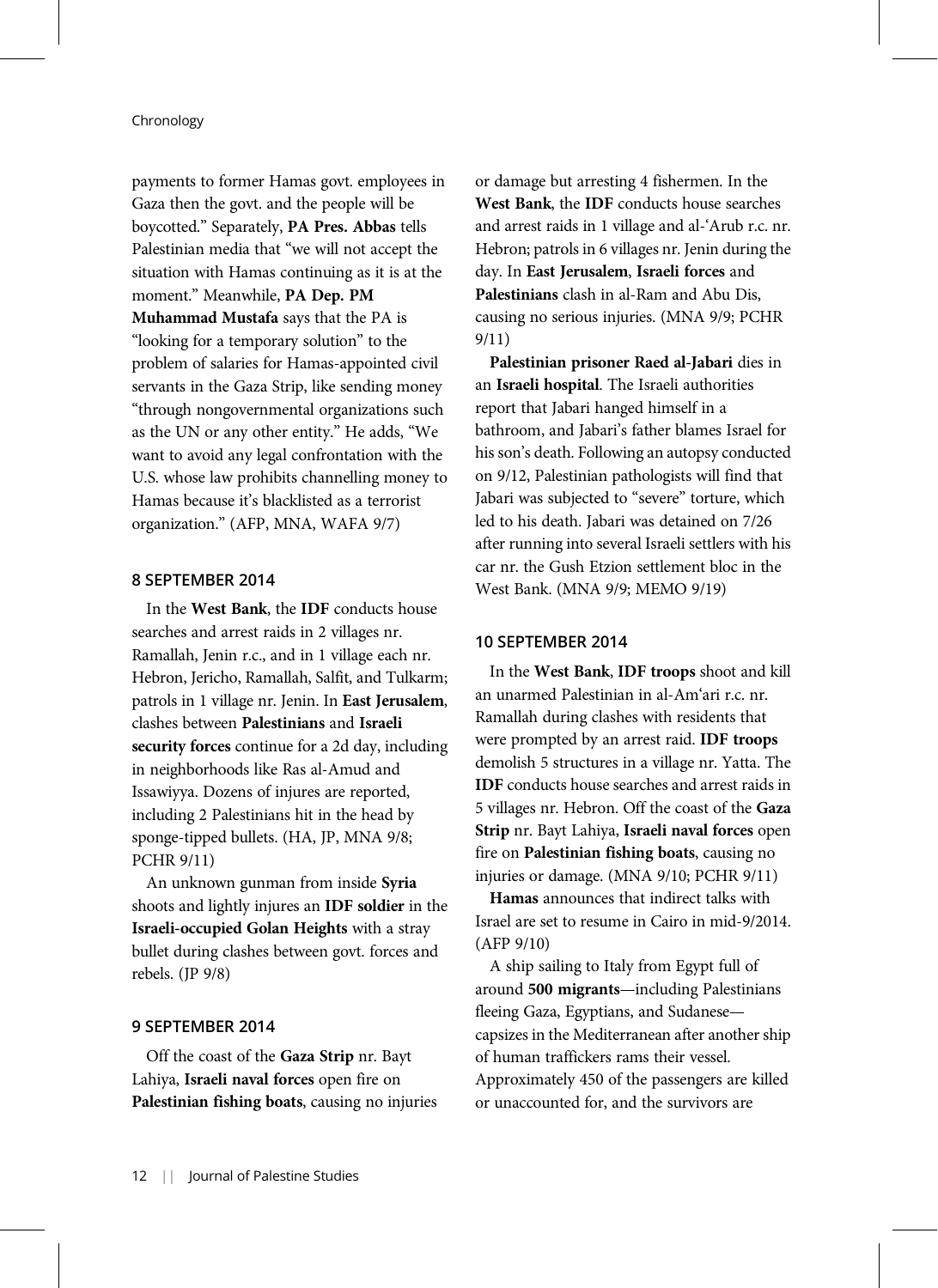picked up by various vessels and taken to Sicily, Crete, and Egypt. The Egyptian govt. releases few details about the incident and the Egyptian media largely ignores the story. (NYT 9/15; AP, NYT 9/19)

U.S. Pres. Obama authorizes air strikes in Syria, for the 1st time, and further attacks in Iraq targeting the so-called Islamic State in Iraq and al-Sham (ISIS) group. The new target list will include ISIS's "leadership, logistical, and operational capability," in an attempt to "deny [the group] sanctuary and resources to plan, prepare and execute attacks." (AP, REU 9/10)

## 11 SEPTEMBER 2014

In the Gaza Strip, IDF troops conduct a limited incursion close to the border fence nr. al-Qarara to level land. In the West Bank, the IDF conducts house searches and arrest raids in 1 village nr. Hebron; patrols in 2 villages nr. Ramallah and 1 village nr. Hebron. (MNA 9/11; PCHR 9/18)

The Hamas-run govt. in the Gaza Strip begins paying a backlog of salaries to around 50,000 of its employees. These people, who were hired by Hamas after the group took power in 2007, have not been paid since the PA unity govt. took de jure control of Gaza on 6/2, and were only paid sporadically since Egypt began cracking down on the tunnels into Sinai in 10/2013. Anonymous Hamas officials say that recent tax revenues enabled the payment of salaries from 10/2013–5/2014, though there is speculation in the media that the money was donated from a regional partner, like Qatar. (JP 9/10; AFP 9/11)

An Israeli delegation, led by Strategic Affairs Minister Yuval Steinitz, meets with U.S. officials in Washington for their semiannual "Strategic Dialogue." Topics of discussion include regional changes, the Israeli-Palestinian

conflict, and OPE, as well as Iran's nuclear program. (JP 9/12)

Al-Nusra Front releases 45 Fijian UN peacekeepers nr. a crossing at the border with the Israeli-occupied Golan Heights. (AP, REU 9/11)

#### 12 SEPTEMBER 2014

Off the coast of the Gaza Strip nr. al-Sudaniyya, Israeli naval forces open fire on Palestinian fishing boats, causing no injuries or damage. In the West Bank, the IDF conducts house searches and arrest raids in 1 village nr. Ramallah. IDF troops violently disperse an anti-occupation demonstration in Silwad nr. Ramallah, seriously injuring 1 Palestinian with live ammunition. Also, IDF troops violently disperse Palestinian, Israeli, and international protesters at weekly demonstrations against Israel's separation wall, settlements, and occupation in 3 villages nr. Ramallah (Bil'in, Nabi Salih, and Nil'in), and 1 village nr. Qalqilya (Kafr Qaddum). There are no serious injuries. In East Jerusalem, Palestinians clash with Israeli security forces around Haram al-Sharif after Friday prayers. There are also violent clashes in Silwan. (JP, MNA 9/12; PCHR 9/18)

The Guardian and Yedioth Ahronoth publish a letter from 43 active reservists and veterans of Israel's Unit 8200, an elite intelligence gathering division. It announces their collective refusal of service in protest of Israel's oppressive policies toward the Palestinians. (Guardian, YA 9/12) (See Docs. C1 and C2 in JPS 174 for more.)

A mortar shell fired from inside Syria lands in the Israeli-occupied Golan Heights, likely a misfire during battles between Syrian govt. forces and rebels, causing no damage or injuries. (HA, YA 9/12)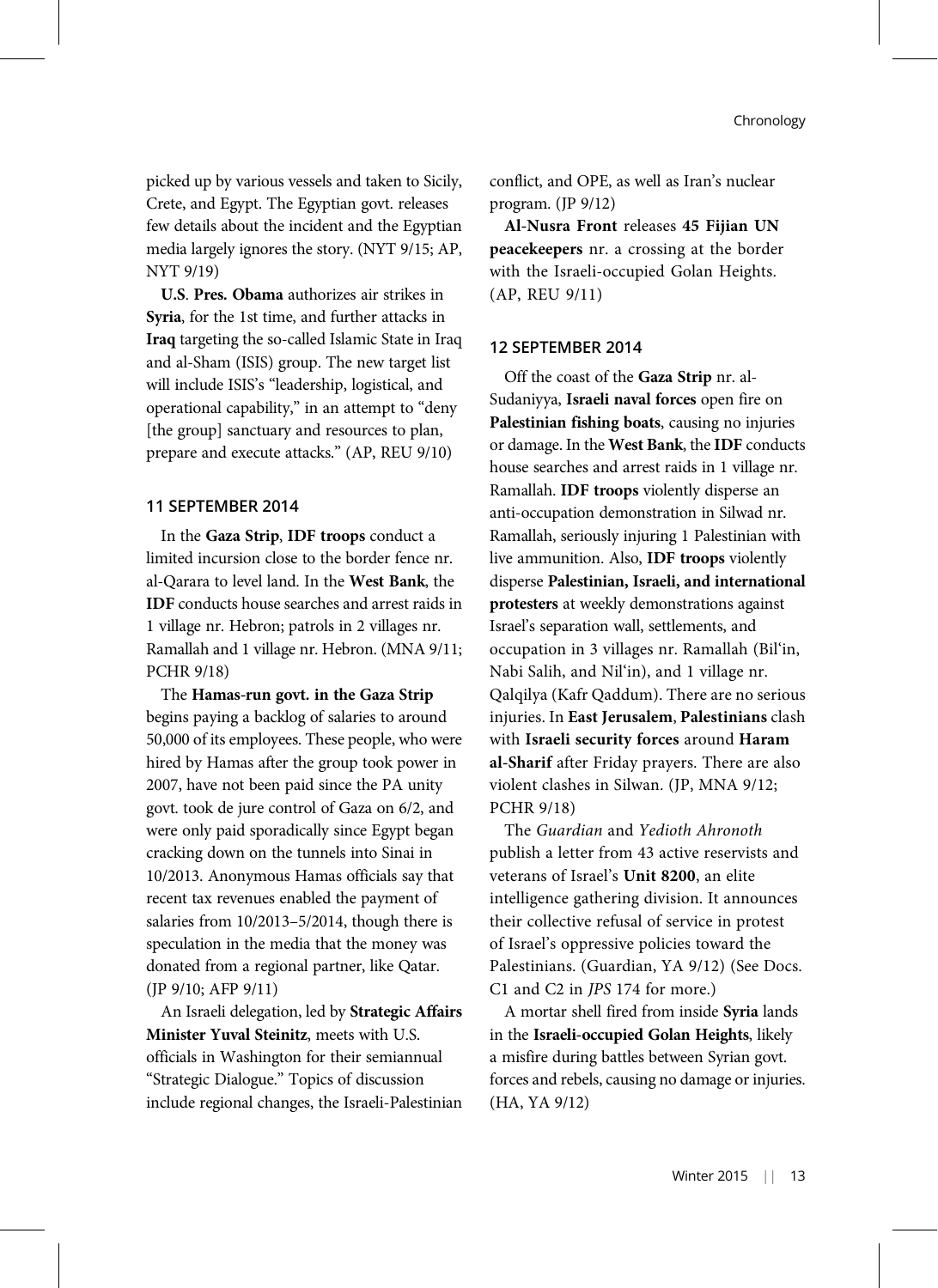## 13 SEPTEMBER 2014

Off the coast of the Gaza Strip nr. al-Sudaniyya, Israeli naval forces open fire on Palestinian fishing boats, causing no injuries or damage. In the West Bank, the IDF patrols in 2 villages nr. Ramallah. (PCHR 9/18)

#### 14 SEPTEMBER 2014

Off the coast of the Gaza Strip nr. Shati' r.c., Israeli naval forces open fire on Palestinian fishing boats, causing no injuries or damage. IDF troops stationed along the border fence nr. c. Gaza detain a Palestinian man who is armed with a knife and trying to enter Israel. Meanwhile, the Israeli authorities deny the PA education minister entry into Gaza, where she was going to officially inaugurate the new school year. In the West Bank, IDF troops fire rubber-coated metal bullets and tear gas to disperse Palestinian protesters in Aida r.c. in Bethlehem, causing no serious injuries. The IDF conducts house searches and arrest raids in 1 village nr. Hebron and Aida r.c.; patrols in 3 villages and al-'Arub r.c. nr. Hebron, Jenin and 3 nearby villages, Tulkarm and 3 nearby villages, 2 villages nr. Ramallah, and 1 village nr. Jericho. (MNA 9/14; PCHR 9/18)

## 15 SEPTEMBER 2014

In the West Bank, the IDF conducts house searches and arrest raids in 1 village each nr. Ramallah and Salfit, and in Nablus; patrols in 2 villages nr. Ramallah, and 1 village each nr. Hebron, Salfit and Tulkarm. (PCHR 9/15)

At a rally in Jenin marking the anniversary of the Sabra and Shatila massacre, PA Pres. Abbas reiterates that the Palestinians will head to the UN to "achieve our goals." Meanwhile, PA FM Riyad al-Maliki says that Abbas will use his upcoming meeting with French pres. François

Hollande on 9/19 in Paris to ask for official recognition of Palestinian statehood and French support for a proposed UNSC res. demanding Israel's withdrawal from the occupied Palestinian territories. (MNA, WAFA 9/15)

UN peacekeepers withdraw from their posts along the Syrian side of the border with Israel. The relocation of hundreds of mbrs. of the UN Disengagement Observer Force (UNDOF) occurs following recent clashes between Syrian govt. forces and opposition groups in the area (see 9/4, 9/8, 9/11, 9/12). (AFP, REU 9/15)

#### 16 SEPTEMBER 2014

Unidentified Palestinians fire a single mortar shell from the Gaza Strip into s. Israel, causing no damage or injuries. It is the 1st such attack since the 8/26 open-ended cease-fire and no faction claims it. Hamas authorities reportedly arrest those responsible. Off the coast nr. Bayt Lahiya, Israeli naval forces open fire on Palestinian fishing boats, causing no injuries or damage. In the West Bank, the IDF conducts house searches and arrest raids in 2 villages nr. Hebron and Tulkarm at night; patrols in al- 'Arub r.c. nr. Hebron, and 1 village each nr. Jenin and Tulkarm. In East Jerusalem, Israeli security forces arrest 22 Palestinians on charges of throwing stones and Molotov cocktails. (AFP, MNA, REU 9/16; JP 9/17; PCHR 9/18)

UN Coordinator for Middle East Peace Robert Serry announces that the UN has brokered a deal to enable reconstruction work in the Gaza Strip, satisfying Israel's conditions that materials would not be diverted to Hamas. The agreement entails a strict, UN-enforced monitoring system, and gives the PA and the private sector lead roles in the rebuilding. (HA, REU 9/16)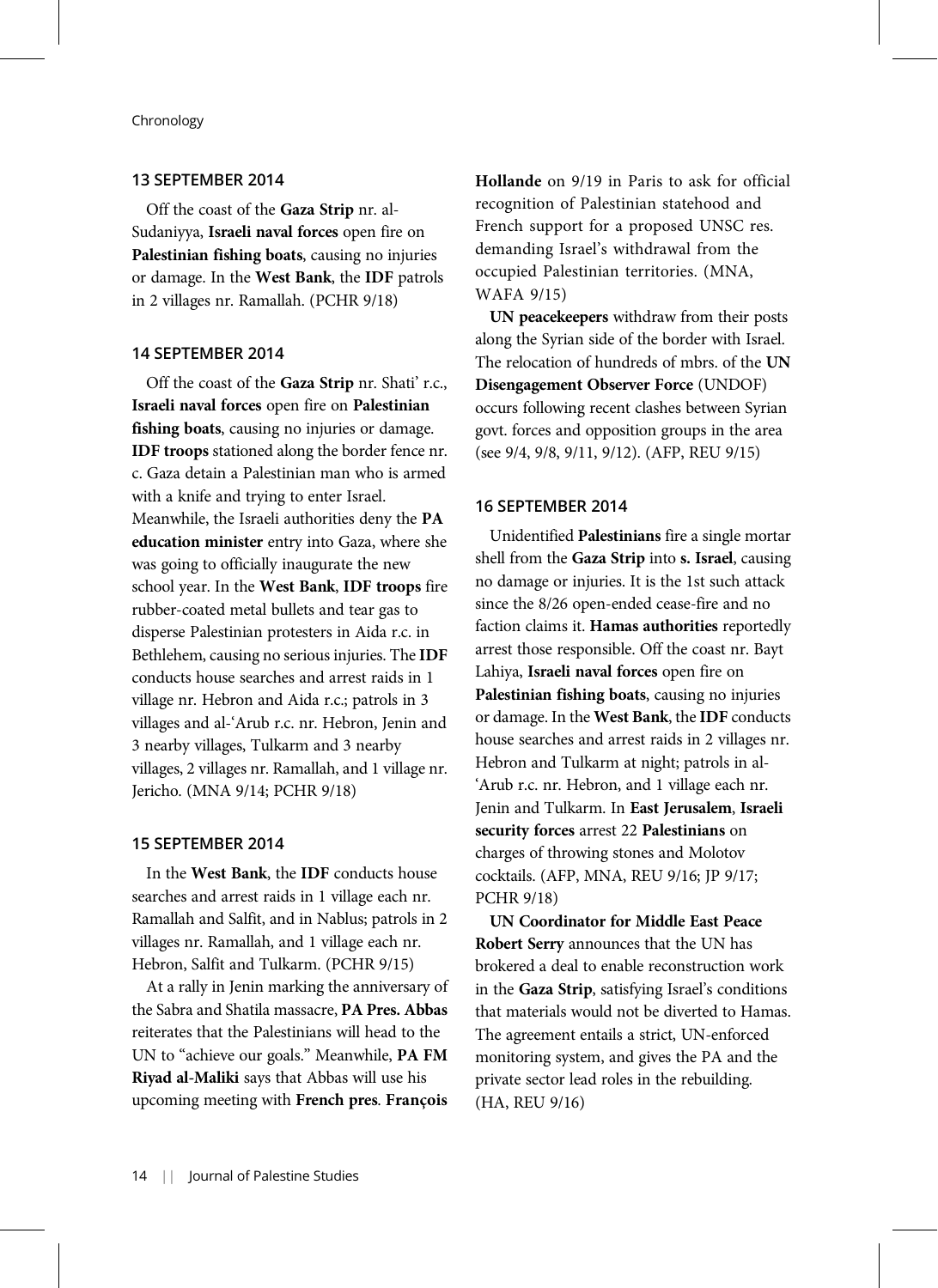## 17 SEPTEMBER 2014

Off the coast of the Gaza Strip nr. Bayt Lahiya, Israeli naval forces open fire on Palestinian fishermen, wounding 1. Separately, Israeli naval forces open fire on Palestinian fishing boats nr. Bayt Lahiya, causing no injuries or damage. In the West Bank, the IDF conducts house searches and arrest raids in 2 villages each nr. Hebron and Jenin, and 1 village nr. Ramallah at night; patrols in 2 villages nr. Hebron and 1 village nr. Ramallah during the day. In East Jerusalem, Palestinians throw stones at an Israeli's car in Bayt Hanina, wounding the driver. (MNA 9/18; PCHR 9/25)

Hamas official Musa Abu Marzuq says that indirect cease-fire talks with Israel will restart within the next week, and also confirms the UN's 9/16 announcement that it will take the lead in the reconstruction efforts. (AFP, MNA 9/17)

#### 18 SEPTEMBER 2014

In the West Bank, the IDF conducts house searches and arrest raids in 2 villages nr. Bethlehem, al-'Arub r.c. nr. Hebron, and in Tulkarm; patrols in 3 villages each nr. Hebron and Jenin. (PCHR 9/25)

Ahead of talks between reps. of Iran and the P5+1 group resuming in New York on 9/19, Iranian FM Mohammad Zarif and EU foreign affairs chief Catherine Ashton meet to discuss the negotiations. Separately, U.S. Dep. Secy. of State William Burns and Under Secy. of State Wendy Sherman hold bilateral talks with Iranian officials. (AP, REU 9/18)

## 19 SEPTEMBER 2014

In the Gaza Strip, unexploded Israeli ordnance kills 3 Palestinians and injures 2 others in e. Gaza City. IDF troops open fire at gravel collectors nr. the border fence e. of Bayt Lahiya, injuring 2. Separately, Israeli forces conduct a limited incursion to level land close to the border fence nr. Khan Yunis. The IDF patrols in Jericho and 2 nearby villages, 2 villages nr. Ramallah, and 1 village nr. Hebron. Also, IDF troops violently disperse Palestinian, Israeli, and international protesters at weekly demonstrations against Israel's separation wall, settlements, and occupation in 4 villages nr. Ramallah (Bil'in, Nabi Salih, Nil'in, and Wadi Fukin), 1 village nr. Bethlehem (al-Ma'sara) and 1 village nr. Qalqilya (Kafr Qaddum). There are no serious injuries. (MNA 9/19; PCHR 9/25)

French Pres. Hollande meets with PA Pres. Abbas in Paris to discuss Abbas's plans to go to the UN and ICC. In a joint press conference, Hollande says that a "solution to the conflict" between the Israelis and Palestinians will be put to the UNSC. (AFP, HA 9/19)

Reps. of Iran and the P5+1 group meet in New York for talks on Iran's disputed nuclear program, with just weeks to go until the 11/24 deadline for a deal over Iran's nuclear program to be reached. It is the 1st round of talks since the 7/20 deadline was extended. Participants suggest that the parties are close, but with difficult final issues still to resolve. Meanwhile, the IAEA reports that Iran is continuing to take action in compliance with the interim agreement. (AFP, AP, REU 9/19)

#### 20 SEPTEMBER 2014

Off the coast of the Gaza Strip nr. Bayt Lahiya, Israeli naval forces open fire on Palestinian fishermen, causing no damage or injuries. IDF troops open fire on gravel collectors nr. the Gaza border fence, injuring 2. In the West Bank, the IDF patrols in Hebron and 2 villages and al-Fawar r.c. nearby, in Salfit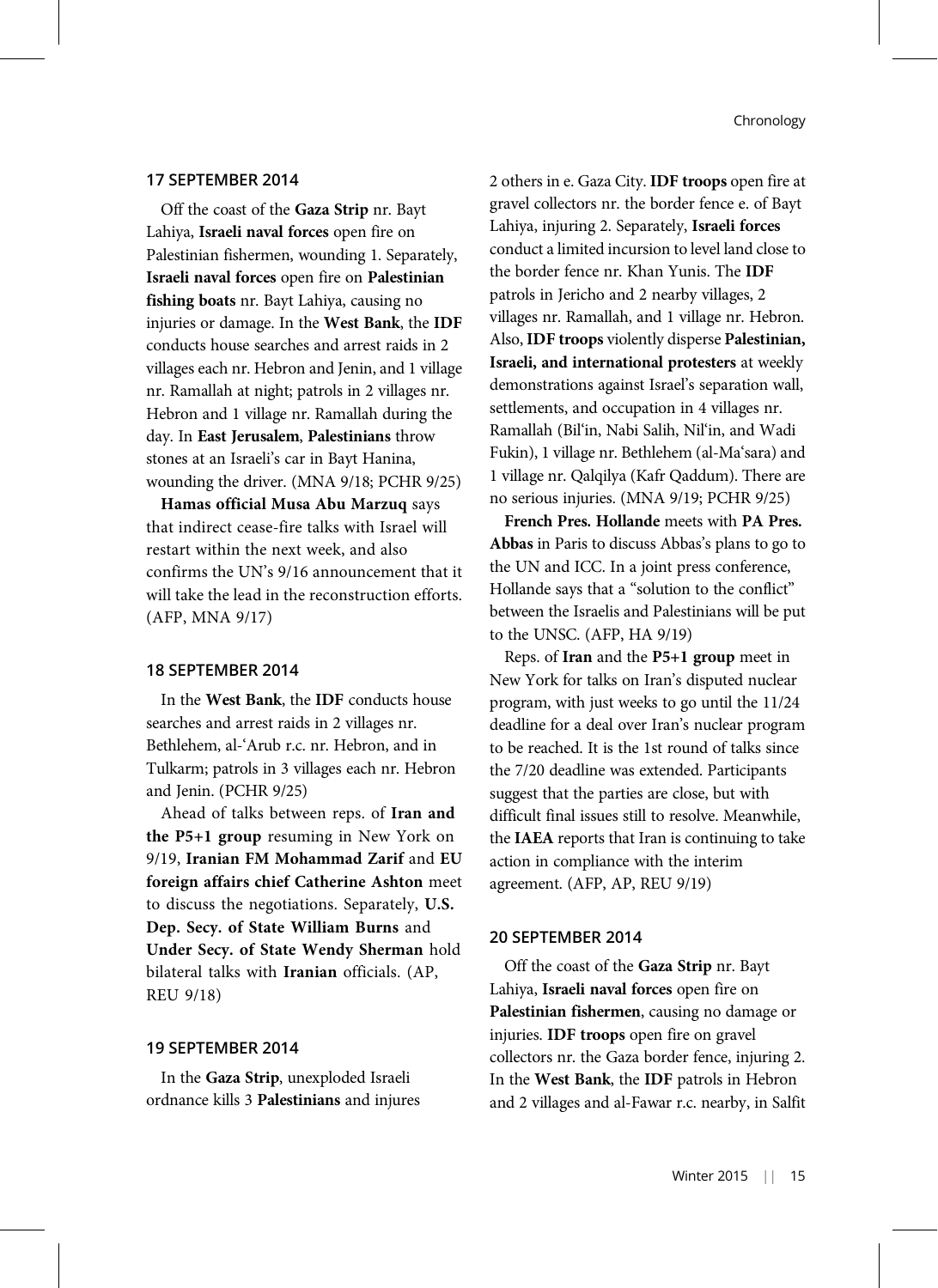and 1 nearby village, and in 1 village nr. Jenin during the day. (PCHR 9/25)

An anonymous Israeli official tells the media that indirect cease-fire talks will recommence in Cairo on 9/23. Egyptian media, meanwhile, report that Hamas and Fatah will hold talks over national reconciliation before the joint Palestinian delegation opens negotiations with the Israelis in Cairo. (HA, REU, WAFA 9/20)

An Israeli drone crashes inside s. Lebanon. The IDF says a technical malfunction, rather than a targeted attack, caused the crash. (AFP, JP 9/20)

#### 21 SEPTEMBER 2014

In the West Bank, the IDF conducts house searches and arrest raids in 3 villages nr. Nablus and 1 village each nr. Hebron, Jenin, and Salfit; patrols in 1 village and 'Ayn al-Sultan r.c. nr. Jericho, and in 1 village each nr. Hebron, Ramallah, and Salfit. (PCHR 9/25)

#### 22 SEPTEMBER 2014

Off the coast of the Gaza Strip nr. al-Zahra, Israeli naval forces open fire on Palestinian fishing boats, causing no damage or injuries but arresting 5 fishermen. In a separate incident nr. Bayt Lahiya, Israeli naval forces open fire on Palestinian fishermen, causing no damage or injuries. In the West Bank, the IDF conducts house searches and arrest raids in 2 villages nr. Jenin, and in 1 village each nr. Hebron and Ramallah; patrols in 3 villages nr. Ramallah, 2 villages nr. Hebron, 1 village nr. Jericho, and Tubas. (PCHR 9/25)

On his way to New York, PA Pres. Abbas says that the Palestinian leadership is close to deciding if it will file complaints against Israel at UN institutions and courts. When he arrives, he meets with Arab League secy.-gen. Nabil

al-'Arabi and gives a speech at Cooper Union college, in which he calls on U.S. youth to "rethink Palestine." (See Doc. B1 in JPS 174 for more on the speech.) (MNA 9/21)

A Palestinian delegation travels to Cairo ahead of planned indirect talks on 9/23 with Israel. The talks will be exploratory in nature, with the goal of establishing parameters for future talks in 10/2014, and mediated by Egypt. Mbrs. include Fatah leader and delegation head Azzam al-Ahmad, Hamas senior official Abu Marzuq, and Islamic Jihad leader Khalid al-Batsh. Meanwhile, Fatah and Hamas officials meet in Cairo to discuss issues facing the unity govt., such as paying salaries and rebuilding the Gaza Strip. They will continue their talks on 9/24. (AP, MNA 9/22; MNA 9/23)

## 23 SEPTEMBER 2014

In the West Bank, IDF troops shoot and kill 2 of the 3 Palestinians suspected of kidnapping and killing 3 Israeli settler teenagers in 6/2014. They are killed during a gun battle in Hebron. Separately, IDF troops shoot and wound a Palestinian at a checkpoint nr. Nablus. The IDF conducts house searches and arrest raids in 1 village and al-'Arub r.c. nr. Hebron at night. (MNA, REU 9/23; PCHR 9/25)

Israeli officials and the Palestinian delegation hold mediated talks on extending the 8/26 cease-fire and other remaining issues. Israel seeks to ensure the demilitarization of Gaza and a tightly controlled reconstruction process, while the Palestinians seek a broader opening up of Gaza to the outside world, including air and seaports. They present their positions and adjourn, agreeing to meet again at the end of 10/2014. (MNA 9/23)

U.S. Secy. of State Kerry announces a more than \$71 m. U.S. contribution toward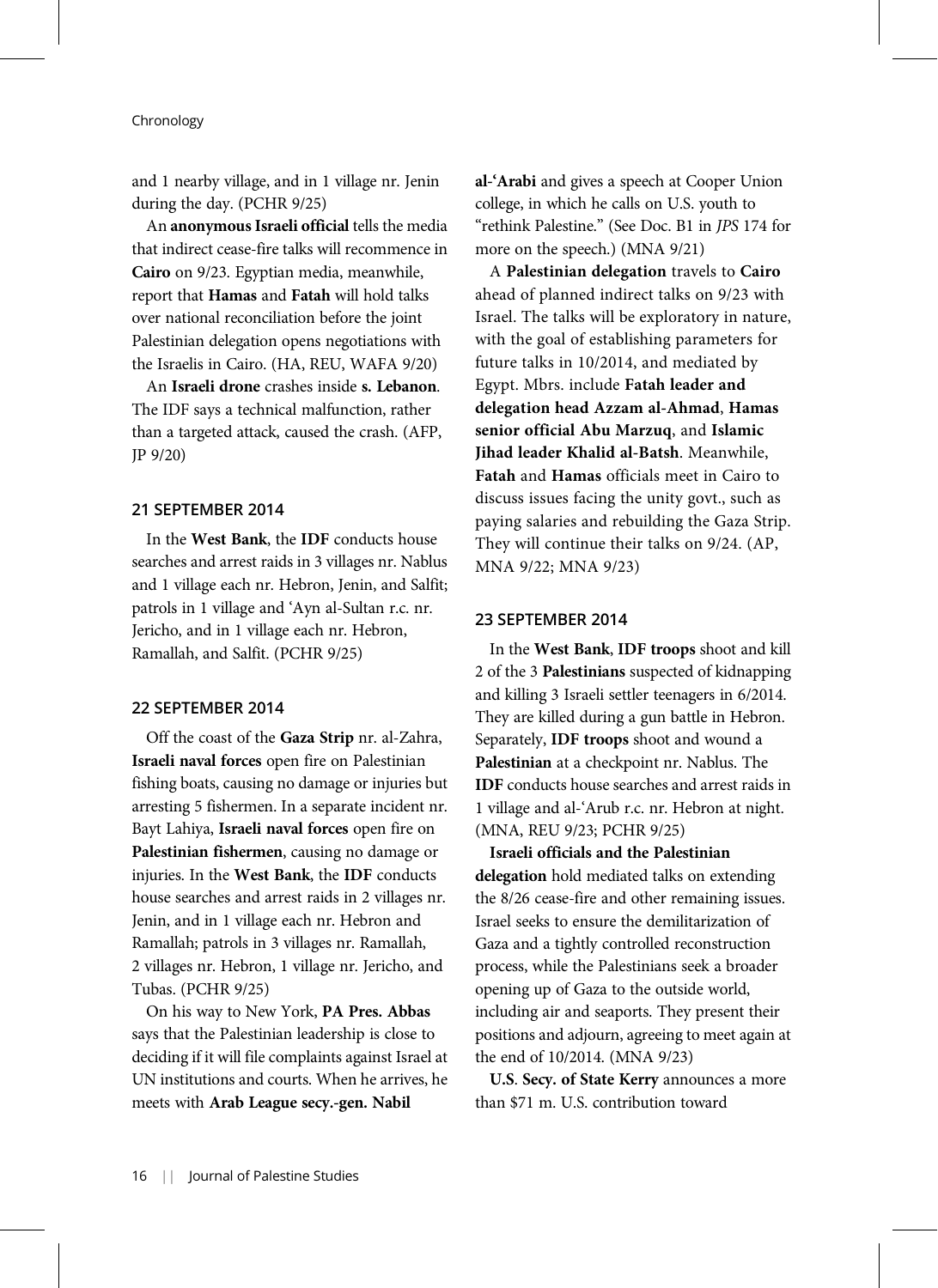humanitarian assistance in the Gaza Strip, most of which will be spent on UNRWA projects. The U.S. previously pledged \$47 m. to the effort on 7/12. (MNA 9/23)

Israeli forces shoot down a Syrian fighter jet after it enters Israeli airspace. The plane is destroyed after it turns back toward the border, so the wreckage lands in Syrian territory. The crew safely ejects prior to impact. This is the 1st time the IDF has shot down a Syrian jet since the 1982 war in Lebanon. (AP, HA 9/23)

# 24 SEPTEMBER 2014

In the West Bank, the IDF conducts house searches and arrest raids in 1 village nr. Jenin in the morning. In East Jerusalem, Israeli security forces clash with Palestinians at Haram al-Sharif, leaving 15 worshippers injured. (HA, MNA 9/24; PCHR 9/25)

Hamas and Fatah officials meet in Cairo to discuss further implementation of the national reconciliation agreement signed in 4/2014. They discuss the possible obstacles to the return of the PA unity govt. to the Gaza Strip. (AFP, REU 9/24)

U.S. Secy. of State Kerry meets with PA Pres. Abbas in New York, as world leaders convene for the UN General Assembly (UNGA). (MNA 9/24)

## 25 SEPTEMBER 2014

In the West Bank, the IDF conducts house searches and arrest raids in 1 village nr. Hebron at night. (PCHR 10/2)

After holding talks on 9/22 and 9/24, Hamas and Fatah reach an agreement. The PA unity govt. will take control of the Gaza Strip and thus also assume responsibility for postwar reconstruction. (HA, REU 9/25)

## 26 SEPTEMBER 2014

In the West Bank, the IDF conducts house searches and arrest raids in Hebron at night; patrols in 1 village nr. Hebron in the morning, in Aida r.c. in Bethlehem in the afternoon. IDF troops violently disperse Palestinian, Israeli and international protesters at weekly demonstrations against Israel's separation wall, settlements and occupation in 4 villages nr. Ramallah (Bil'in, Nabi Salih, Nil'in, and Wadi Fukin), 1 village nr. Bethlehem (al-Ma'sara), and 1 village nr. Qalqilya (Kafr Qaddum). There are no serious injuries. In East Jerusalem, Israel bars men under 50 years old from entering Haram al-Sharif. (MNA 9/26; PCHR 10/2)

PA Pres. Abbas addresses the UNGA, announcing that the PA, in coordination with the Group of Arab States at the UN, is working on a draft UNSC res. that will call for immediate recognition of Palestinian statehood and a specific timetable for the end of the Israeli occupation, with bilateral negotiations on key issues to be held over the course of that time. Several Palestinian officials later elaborate on the plan, saying that the exact timetable is not set, though it will be either 2 or 3 years. Abbas also uses unprecedentedly strong language to condemn Israel's most recent assault on Gaza, calling it a "genocidal crime." The U.S. and Israel are both critical of Abbas's rhetoric and his proposals. (See Docs. B2 and B3 in JPS 174 for excerpts of the speech and a copy of the draft res. that the Associated Press published on 10/1.) (HA, JP, MNA, REU 9/26; AP, HA 9/27)

After a week of negotiations, reps. of Iran and the P5+1 group conclude this round of talks in New York. They do not make any significant agreements or compromises ahead of the 11/24 deadline, with the key sticking points being Iran's uranium enrichment capacity and the pace at which the U.S. will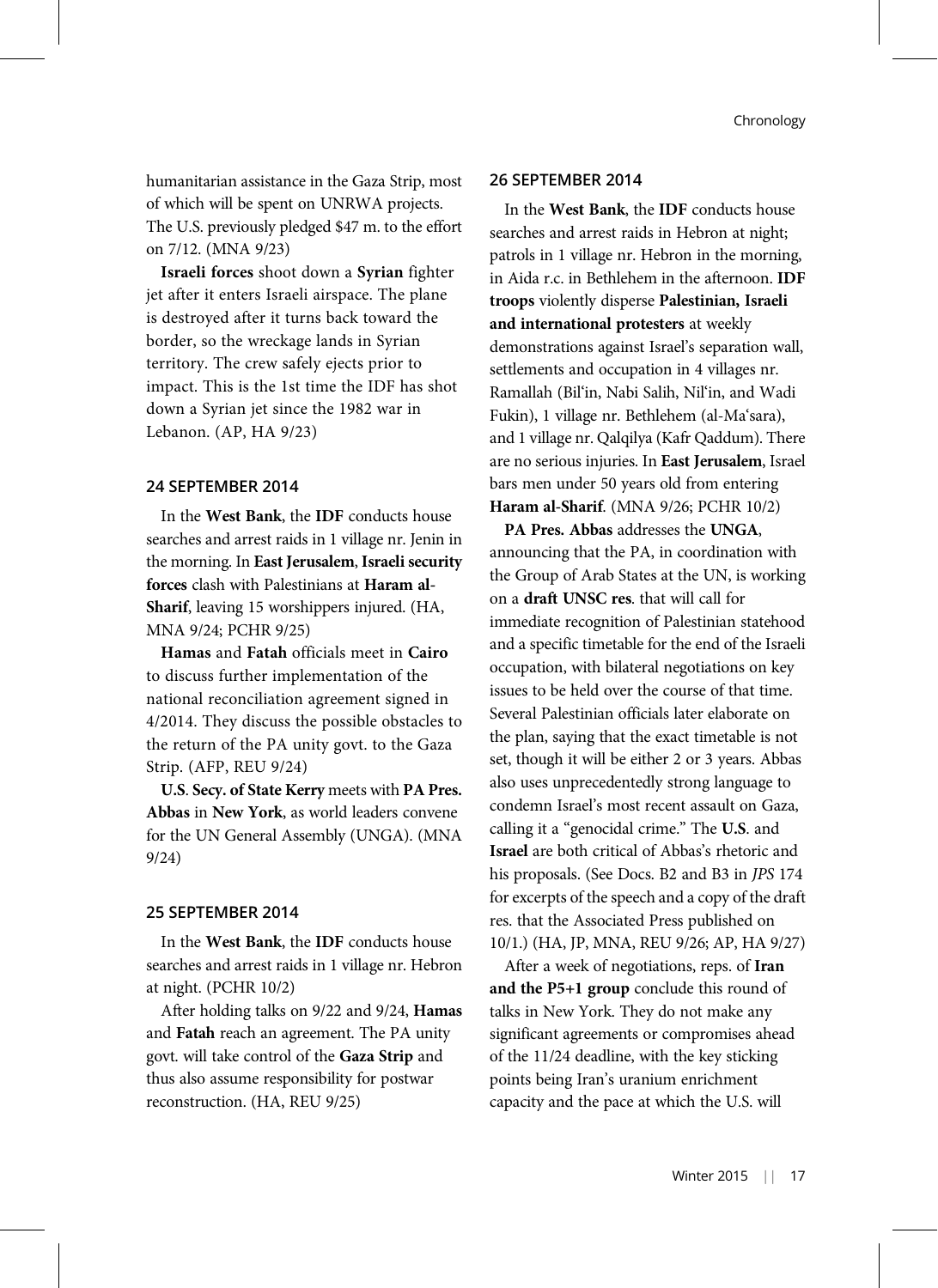lift its sanctions. (State Dept., special briefing 9/26; Bloomberg 9/27)

#### 27 SEPTEMBER 2014

In the West Bank, IDF troops patrol in 3 villages nr. Hebron and, separately, arrest 1 Palestinian at a checkpoint in Dura nr. Hebron. (PCHR 10/2)

PA PM Hamdallah says that an international body is willing to pay the salaries of civil servants who were employed by the Hamas-run govt. in Gaza. He does not elaborate. (HA, MNA 9/27)

## 28 SEPTEMBER 2014

In the Gaza Strip, Israeli forces stationed along the border fence open fire on Palestinian farmers and gravel-collectors nr. Bayt Lahiya, wounding 1. In the West Bank, the IDF conducts house searches and arrest raids in 3 villages nr. Hebron, 1 village nr. Salfit, Jalazun r.c. nr. Ramallah, Jenin, and Tulkarm; patrols in 2 villages nr. Hebron. An Israeli settler runs over a Palestinian girl with a car nr. Hebron, moderately injuring her. In East Jerusalem, Israeli forces demolish 3 floors of a Palestinian residential building in Abu Dis. (MNA 9/28; PCHR 10/2)

## 29 SEPTEMBER 2014

In the Gaza Strip, Israeli forces stationed along the n. border open fire on gravelcollectors nr. Bayt Lahiya, wounding 1. In the West Bank, Israeli soldiers at a checkpoint in s. Hebron shoot a sound bomb at a group of Palestinian children on their way home after school, injuring 1. Later, IDF troops destroy an electricity network in a village nr. Nablus. The IDF conducts house searches and arrest raids in 2 villages and al-'Arub r.c. nr. Hebron and Salfit; patrols in 2 villages nr. Ramallah. (MNA 9/29; PCHR 10/2)

Israeli PM Netanyahu addresses the UNGA in New York City. In a speech about the global threat of radical Islam, Netanyahu draws a connection between Hamas in Gaza and ISIS. (HA, REU 9/29)

#### 30 SEPTEMBER 2014

In the West Bank, a Palestinian child is wounded by unexploded Israeli ordnance in a village nr. Bethlehem. The IDF conducts house searches and arrest raids in al-Fara'a r.c. nr. Tubas, and 1 village nr. Jenin; patrols in 3 villages nr. Ramallah, 2 villages nr. Jericho, and 1 village nr. Hebron. Overnight in East Jerusalem, Israeli police and private security officers accompany a group of Israeli settlers into Silwan, where the settlers move into 25 residences, sparking minor confrontations with Palestinians in 2 separate incidents. The residences were purchased with the support of the right-wing Israeli organization Elad. During the day, hundreds of Jewish activists enter Haram al-Sharif. (HA, JP, MNA 9/30; PCHR 10/2)

#### 1 OCTOBER 2014

In the Gaza Strip, IDF troops conduct a limited incursion to level land close to the border fence nr. Khan Yunis. In the West Bank, the IDF conducts house searches and arrest raids in al-'Arub r.c. nr. Hebron. (PCHR 10/2)

Israeli nongovernmental organization Peace Now reports that the Jerusalem municipality is going ahead with the proposed construction of 2,610 new settler homes in Givat Hamatos, a settlement in East Jerusalem. Tenders can now be published for the project, soliciting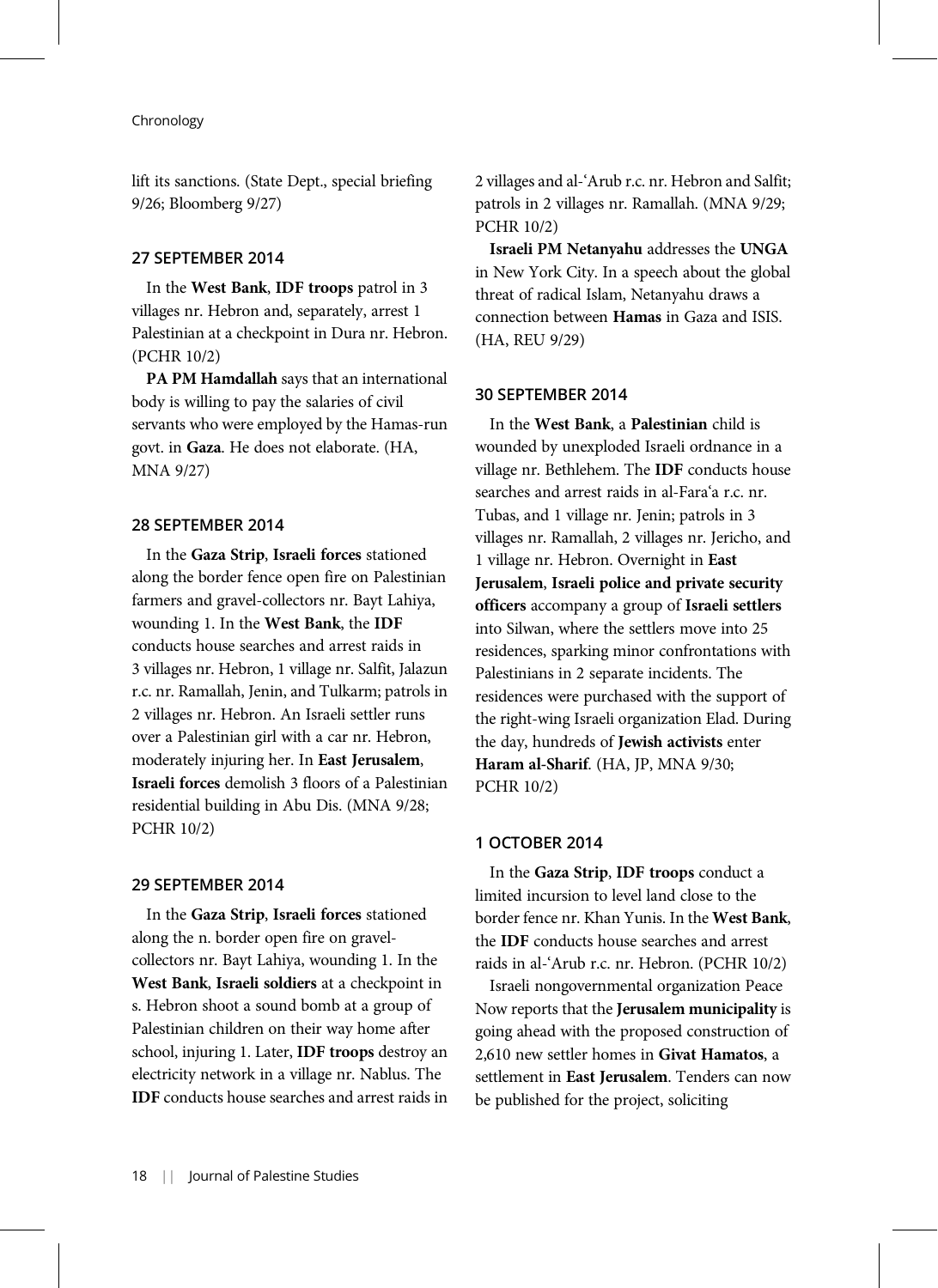construction of the units. The U.S. is "deeply concerned" with the news and the announcement overshadows a meeting in the White House between Pres. Obama and Israeli PM Netanyahu. (AFP, WP 10/1)

## 2 OCTOBER 2014

In the Gaza Strip, Israeli forces open fire at agricultural land close to the border fence nr. Khan Yunis, causing no injuries. (WAFA 10/2)

Israeli PM Netanyahu responds to U.S. criticism over the planned 2,610 new settlement housing units in Givat Hamatos, alleging that the Obama administration is unfamiliar with "the facts." He also criticizes Peace Now for intentionally publishing the news ahead of his meeting with Obama to undermine their talks. (AFP, YA 10/2)

## 3 OCTOBER 2014

The EU condemns the recent announcement of settlement growth in East Jerusalem (see 10/1) and says that the development "calls into question Israel's commitment to a peaceful negotiated settlement with the Palestinians." Meanwhile, Sweden's incoming PM, Stefan Löfven, announces his intention to recognize the state of Palestine in his inauguration speech. (Sweden will recognize Palestine on 10/30.) (AP, REU 10/3)

## 4 OCTOBER 2014

In the West Bank, the IDF conducts house searches and arrest raids in 1 village nr. Hebron at night. (PCHR 10/16)

## 5 OCTOBER 2014

In the West Bank, the IDF patrols in al-Fawar r.c. nr. Hebron during the day. (PCHR 10/16)

Israeli FM Avigdor Lieberman says that Sweden's amb. to Israel will be summoned for a reprimand, following the Swedish PM's announcement on 10/3 that his govt. intends to recognize the state of Palestine. (HA, YA 10/5)

Israeli soldiers shoot and wound a Lebanese soldier across the border nr. Shaba' Farms. The Israeli army says its troops targeted suspects crossing the border, while the Lebanese army says an army outpost came under fire. The United Nations Interim Force in Lebanon (UNIFIL) condemns the incident and urges restraint. (AFP, UNIFIL, YA 10/5)

## 6 OCTOBER 2014

In the West Bank, Jewish settlers chop down more than 100 olive trees belonging to Palestinians nr. Nablus. (MNA 10/6)

## 7 OCTOBER 2014

Off the coast of the Gaza Strip nr. al-Sudaniyya, Israeli naval forces open fire on Palestinian fishermen, causing no damage or injuries. In the West Bank, the IDF conducts house searches and arrest raids in Nablus and the nearby 'Ayn Bayt al-Ma' r.c. at night. Israeli settlers attack a Palestinian nr. Nablus, injuring him. (WAFA 10/7; PCHR 10/16)

Responding to the 9/5 killing nr. Adlun village and the 10/5 attack nr. Shaba' Farms in s. Lebanon, Hizballah fighters attack an Israeli military position along the border, injuring 2 IDF soldiers with an explosive. In response, the IDF fires at Hizballah positions, with no reports of damage or casualties. (AFP, AP 10/7; REU 10/8)

## 8 OCTOBER 2014

In the West Bank, Israeli settlers torch some 30 olive trees in Nahalin village nr. Bethlehem. In East Jerusalem, Israeli forces enter Haram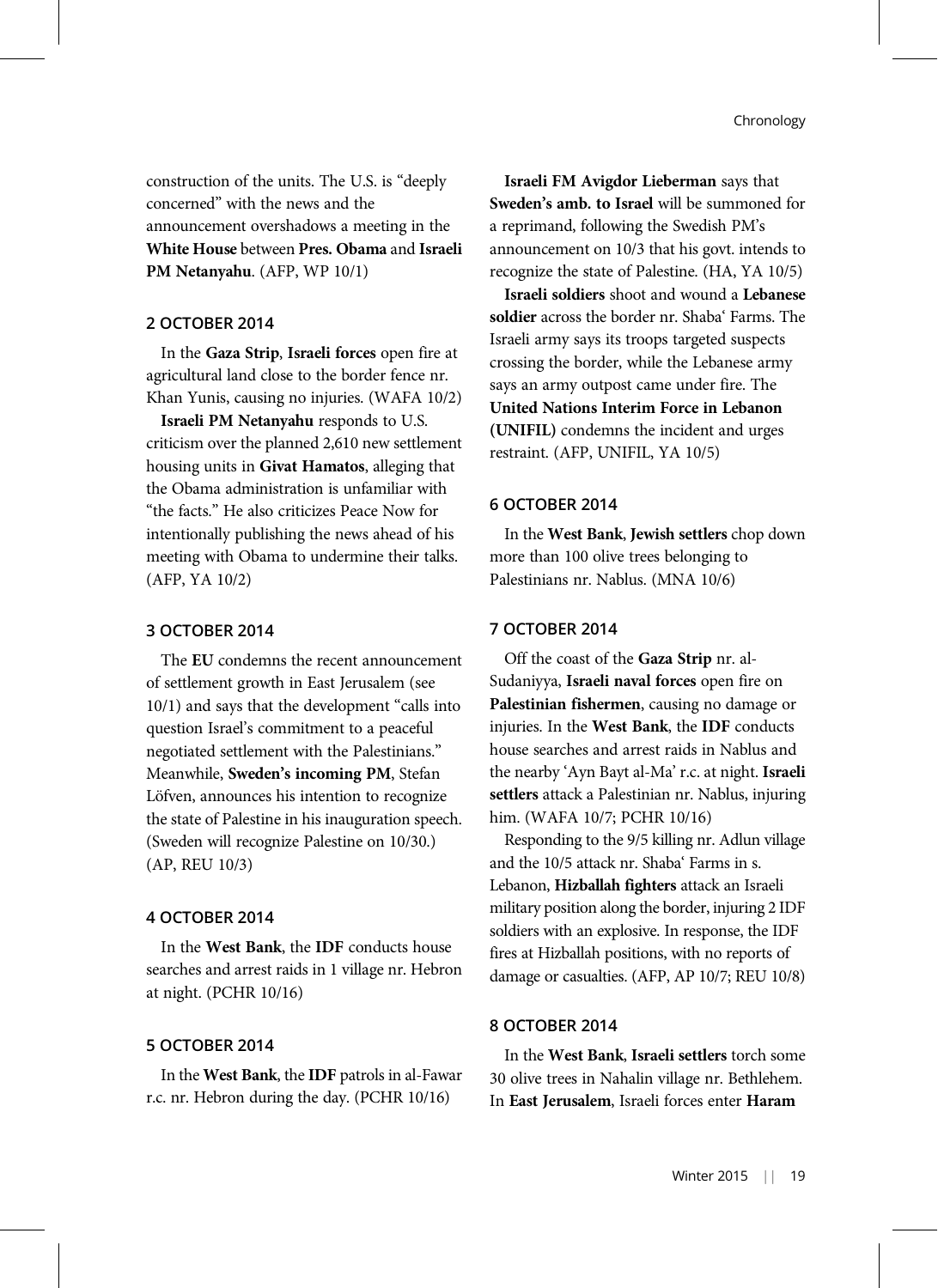al-Sharif ahead of visits by right-wing Jewish activists, sparking violent clashes with Palestinians, which leave dozens of worshippers injured. (JP, MNA, WAFA 10/8)

## 9 OCTOBER 2014

In the West Bank, the IDF patrols in 1 village and al-'Arub r.c. nr. Hebron, and in 1 village nr. Ramallah during the day. (PCHR 10/16)

PM Hamdallah and the rest of the West Bank–based cabinet ministers visit the Gaza Strip and the PA unity govt. holds its 1st full meeting since its inauguration on 6/2. They discuss the reconstruction of Gaza and further reconciliation measures, including elections. Hamdallah also meets with senior Hamas official Ismail Haniyeh, and tours areas of devastation in the territory. Fatah spokesperson Osama al-Qawasmi says that the meeting was an important step for maintaining unity, while Islamic Jihad also welcomes the cabinet ministers. (AFP, HA, MNA 10/9)

## 10 OCTOBER 2014

Off the coast of the Gaza Strip nr. Bayt Lahiya, Israeli naval forces open fire on Palestinian fishermen on 3 separate occasions, causing no damage or injuries. In the West Bank, the IDF conducts house searches and arrest raids in Nablus and 1 nearby village and 1 village nr. Hebron; patrols in 3 villages nr. Hebron, 2 villages nr. Jericho, and 1 village nr. Ramallah. IDF troops violently disperse Palestinian, Israeli, and international protesters at weekly demonstrations against Israel's separation wall, settlements, and occupation in 2 villages nr. Ramallah (Bil'in and Nabi Salih) and 1 village nr. Qalqilya (Kafr Qaddum). There are no serious injuries, except in Nabi Salih, where 1 person is struck by a tear gas canister. Meanwhile, Israeli settlers set fire to around 100 trees nr. Salfit. (MNA 10/10; PCHR 10/16)

PM Hamdallah and other ministers from the Palestinian unity govt. head from Gaza to Cairo ahead of the Gaza reconstruction conference on 10/12. Separately, the PA releases its plan for the recovery and reconstruction of the Gaza Strip. It estimates that the whole process will cost \$4 b., along with an additional \$500 m. for the PA to administer the efforts. (MNA 10/10) (See Doc. B4 in JPS 174 for more on the plan.)

#### 11 OCTOBER 2014

Off the coast of the Gaza Strip nr. Bayt Lahiya, Israeli naval forces open fire on Palestinian fishing boats on 3 separate occasions, causing no damage or injuries. Israeli forces shoot and wound a Palestinian collecting gravel close to the border fence in the n. Gaza Strip. In the West Bank, the IDF conducts house searches and arrest raids in Hebron, 2 villages and al-Fawar r.c. nearby, and 3 villages nr. Ramallah; patrols in 2 villages each nr. Hebron and Jericho, and 1 village nr. Ramallah during the day. Israeli settlers attack a Palestinian family of farmers nr. Salfit, injuring 1. In East Jerusalem, Palestinians attack the Jerusalem Light Rail with stones on 5 separate occasions in the evening, causing damage but no injuries. (YA 10/11; PCHR 10/16)

#### 12 OCTOBER 2014

In the West Bank, the IDF conducts house searches and arrest raids in Hebron and 2 nearby villages and al-'Arub r.c, 1 village each nr. Jenin and Tulkarm. (PCHR 10/16)

International donors pledge \$5.4 b. in reconstruction aid to rebuild the battered Gaza Strip at a conference in Cairo cohosted by Egypt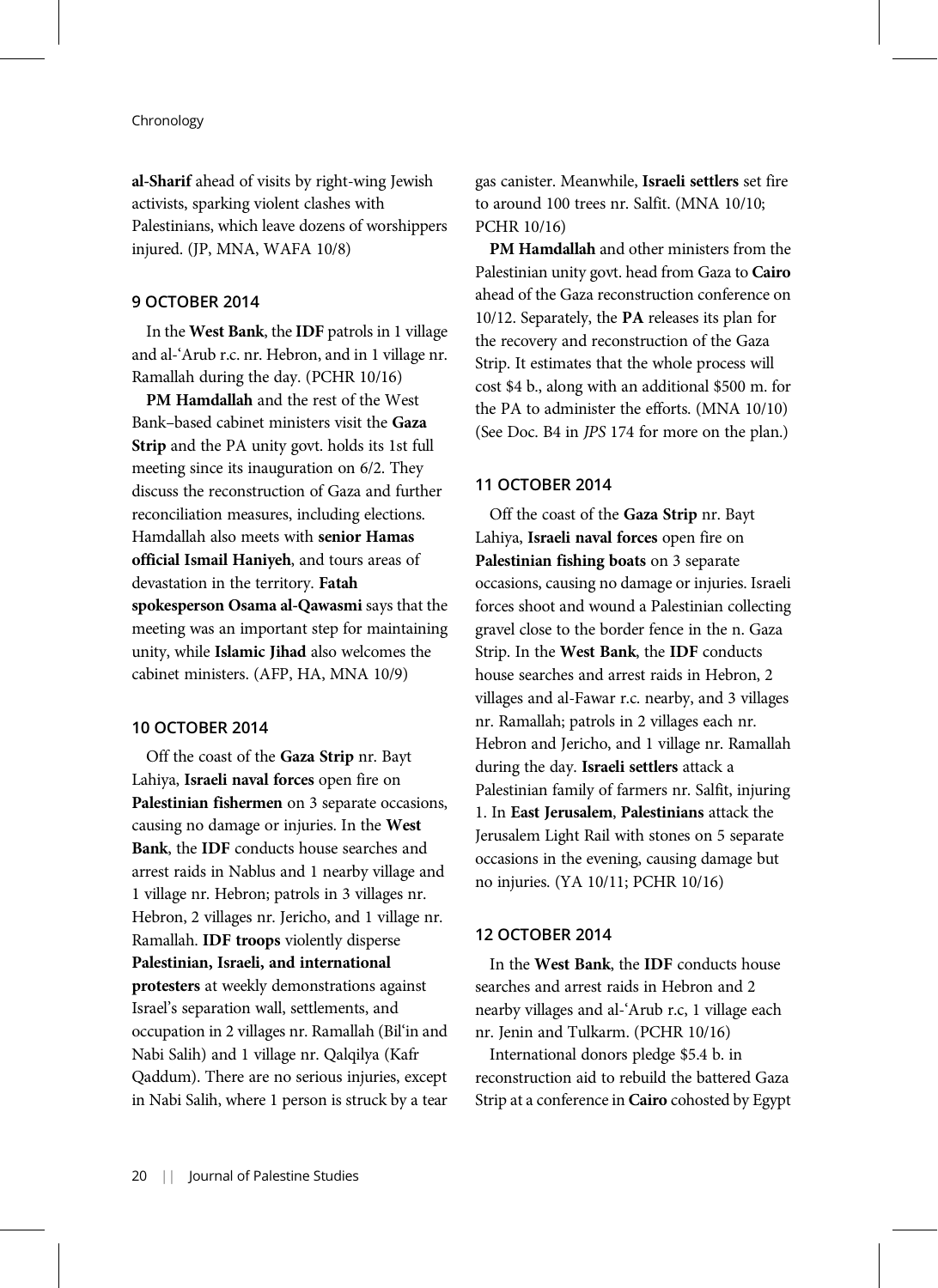and Norway. Qatar pledges \$1 b., while Kuwait and the UAE pledge \$200 m. each. U.S. Secy. of State Kerry and Abbas meet on the sidelines. (AFP, MNA, REU 10/12)

## 13 OCTOBER 2014

Off the coast of the Gaza Strip nr. Rafah, Israeli naval forces open fire on Palestinian fishermen on 3 separate occasions, causing no damage or injuries. In the West Bank, the IDF conducts house searches and arrest raids in 3 villages nr. Hebron, 1 village nr. Ramallah, and in Tubas and the nearby al-Fara'a r.c.; patrols in 2 villages nr. Qalqilya and 1 village each nr. Hebron and Ramallah. In Hebron, 2 Jewish settlers are injured when Palestinians throw stones at their car. In East Jerusalem, hundreds of Israeli security troops enter Haram al-Sharif, deploying stun grenades and rubbercoated metal bullets to disperse stone-throwing Palestinian worshippers. (AFP, MNA 10/13; PCHR 10/16)

UN Secy.-Gen. Ban meets with Israeli PM Netanyahu in Jerusalem and PA PM Hamdallah in Ramallah. The senior UN official discusses the Gaza war, tensions in Jerusalem and the need to restart peace talks with the Israeli premier; Gaza reconstruction, the Palestinian unity govt., and the need to realize a negotiated 2-state solution with Hamdallah. (AFP, MNA 10/13)

## 14 OCTOBER 2014

In the West Bank, IDF troops shoot and wound a Palestinian with a rubber-coated metal bullet in al-Fara'a r.c. nr. Tubas during clashes sparked by a raid in the camp. Separately, 3 Palestinian children nr. Bayt Umar n. of Hebron are wounded by an unexploded Israeli sound bomb. Meanwhile, an Israeli border police officer is lightly injured when Palestinians throw a Molotov cocktail at an army post in n. Bethlehem. The IDF conducts house searches and arrest raids in 1 village nr. Jenin; patrols in 3 villages nr. Jenin and 2 villages nr. Ramallah. Israeli settlers torch a mosque in Aqraba village nr. Nablus and leave "price tag" graffiti. In East Jerusalem, hundreds of Israelis tour Haram al-Sharif for the festival of Sukkoth, while Palestinians under 50 and all women are prevented from entering for morning prayers. (JP, MNA, REU 10/14; PCHR 10/16)

UN Secy.-Gen. Ban makes a brief visit to the Gaza Strip, meeting mbrs. of the PA unity govt. and seeing some of the devastation firsthand. Hamas spokesperson Sami Abu Zuhri issues a statement calling on Ban to take "serious actions" to end the suffering of Palestinians in Gaza, and claiming that the UN official "took part in providing cover for the Israeli massacres in Rafah." Meanwhile, truckloads of cement and steel enter Gaza for the 1st time in a year (600 tons of cement, 50 trucks of construction materials, and 10 trucks of metal), while Israeli authorities allow 15 tons of produce, mainly dates and sweet potatoes, to be sent for sale in the West Bank. (MNA, JP 10/14)

## 15 OCTOBER 2014

Off the coast of the Gaza Strip nr. Gaza City, Israeli naval forces open fire on Palestinian fishermen, causing no damage or injuries. In the West Bank, the IDF patrols in 2 villages nr. Tulkarm. In East Jerusalem, Israeli security forces violently disperse Palestinian worshippers and protesters at and around Haram al-Sharif, injuring 1 woman with a rubber-coated metal bullet, and arresting at least 17. The authorities' crackdown comes as religious Jews visit the compound to mark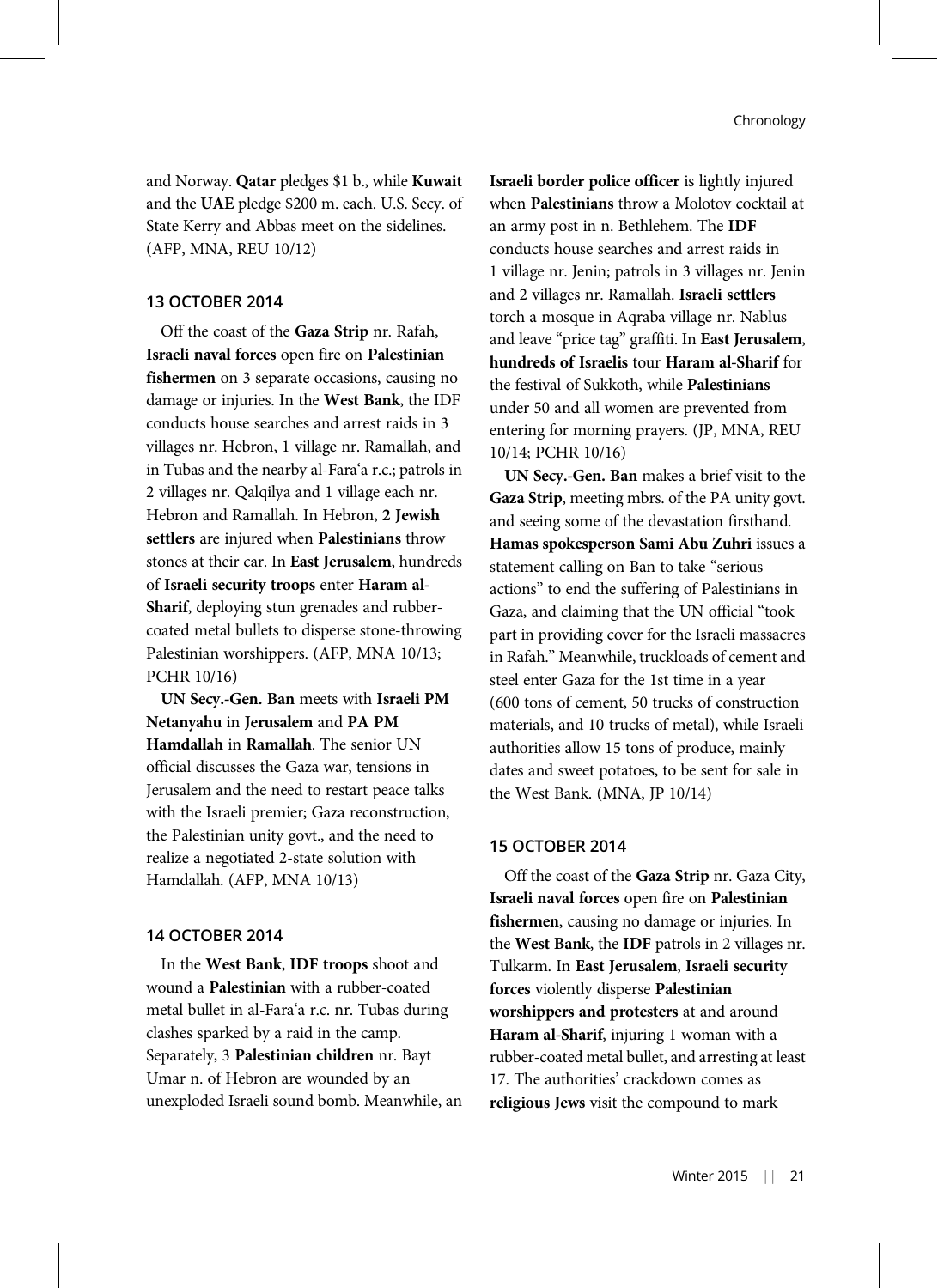Sukkoth. There are also clashes in Issawiyya and Jabal Mukabir. (AFP, MNA 10/15; PCHR 10/16)

U.S. Secy. of State Kerry joins EU foreign affairs chief Catherine Ashton and Iranian FM Zarif in Vienna for 6 hours of trilateral talks as part of ongoing efforts to achieve a comprehensive agreement on Tehran's nuclear program. (AFP 10/15)

## 16 OCTOBER 2014

In the West Bank, IDF troops shoot and kill a 13-year-old Palestinian in Bayt Liqya village nr. Ramallah during a patrol. Meanwhile, PA security forces kill a man in Hebron during a raid. The IDF conducts house searches and arrest raids in 1 village nr. Hebron at night; patrols in 2 villages nr. Hebron during the day. Off the coast of the Gaza Strip nr. Gaza City, Israeli naval forces open fire on Palestinian fishermen, sinking 1 boat. (MNA, REU 10/16; PCHR 10/23)

Senior Hamas official Musa Abu Marzuq confirms that indirect cease-fire talks with Israel will resume at the end of 10/2014 in Cairo. Meanwhile, U.S. Secy. of State Kerry calls for a resumption of the peace negotiations during remarks at a State Dept. event for 'Id al-Adha. (AFP, REU, YA 10/16)

EU foreign affairs chief Ashton and Iranian FM Zarif hold a 2d day of talks in Vienna, and also meet with senior diplomats from the P5+1 group. The focus of the talks are remaining differences related to lifting sanctions and Iran's uranium enrichment levels. (REU 10/17)

## 17 OCTOBER 2014

In the West Bank, IDF troops violently disperse Palestinians gathered to protest outside Ofer prison, injuring 2 with live ammunition.

The IDF patrols in 2 villages nr. Ramallah and in 1 village and al-'Arub r.c. nr. Hebron. Meanwhile, IDF troops violently disperse Palestinian, Israeli, and international protesters at weekly demonstrations against Israel's separation wall, settlements, and occupation in 3 villages nr. Ramallah (Bil'in, Nabi Salih, and Nil'in), and 1 village nr. Qalqilya (Kafr Qaddum). There are no serious injuries, except in Bil'in, where 2 are struck by a tear gas canister and sound bomb. In East Jerusalem, Israeli authorities bar men under the age of 50 from praying at Haram al-Sharif. PA Pres. Abbas urges Palestinians to defend the holy site "by any means necessary,"speaking at a meeting in al-Bireh on threats to Jerusalem and the holy sites. (MNA 10/17; PCHR 10/23)

## 18 OCTOBER 2014

In the West Bank, the IDF conducts house searches and arrest raids in 2 villages nr. Hebron and in Qalqilya; patrols in 3 villages nr. Ramallah, 1 village each nr. Jericho and Qalqilya, and in al-Bireh. (PCHR 10/23)

The Fatah Central Comm. issues a statement supporting PA Pres. Abbas's plans to go the UNSC for a res. establishing a time line to end occupation. During the meeting, Abbas thanks Jordan, Saudi Arabia, Qatar, the UAE, Kuwait, and Egypt for supporting his plan. Meanwhile, PLO chief negotiator Erakat says that "it is really difficult to convince at least 9 mbrs. in the UNSC to vote in favor." Unnamed Palestinians officials say that 7 mbrs. of the council have already agreed to support such a res. (JP, YA 10/18)

## 19 OCTOBER 2014

In the West Bank, an Israeli settler hits a 5-year-old Palestinian girl with his car nr.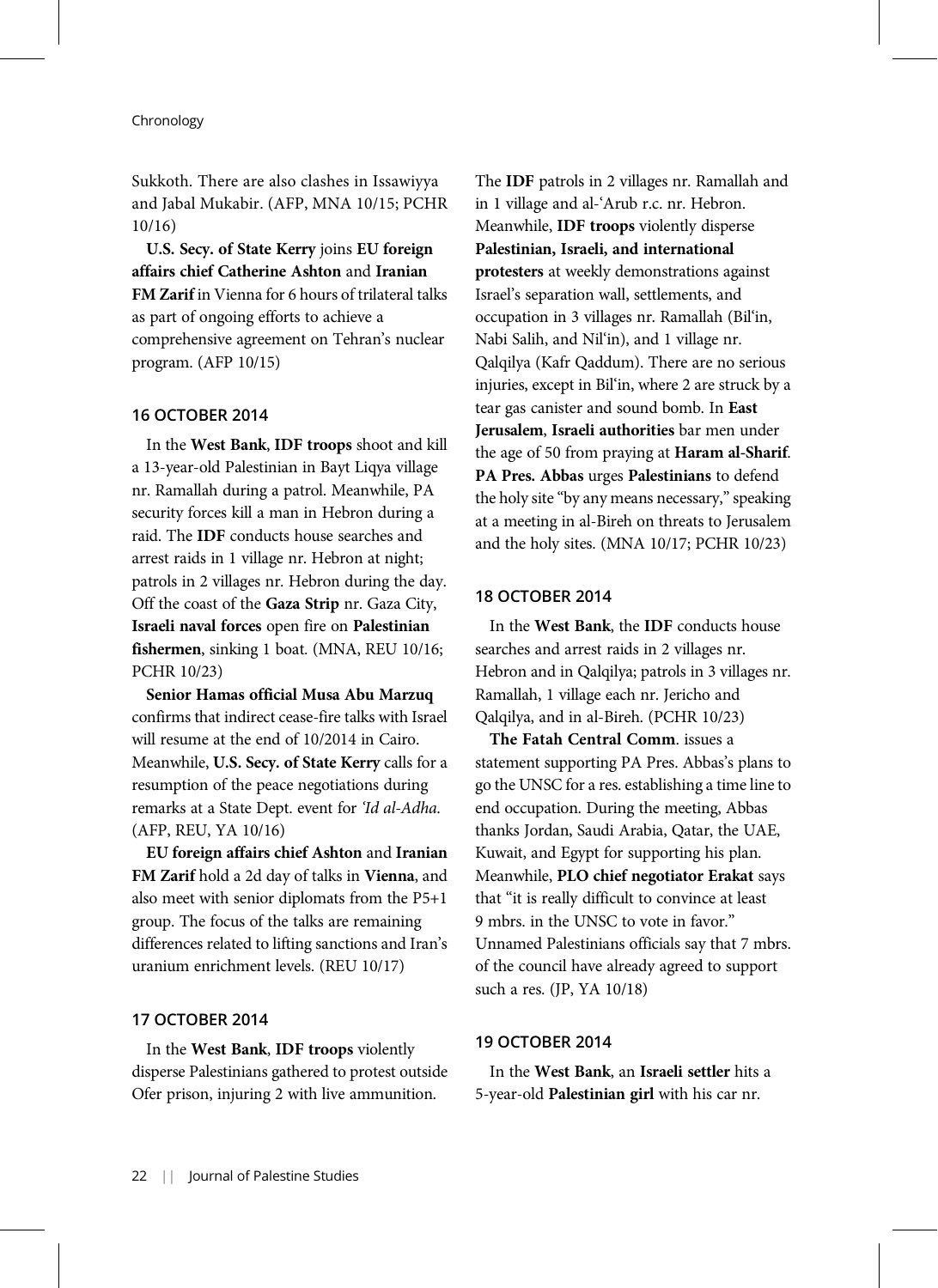Sinjil, and she later dies of her injuries at a nearby hospital. IDF troops shoot and wound 1 Palestinian during a patrol in Salfit. The IDF conducts house searches and arrest raids in 1 village nr. Ramallah and al-Fawar r.c. nr. Hebron; patrols in 2 villages each nr. Hebron, Jericho and Ramallah, and in al-Bireh. (MNA 10/19; PCHR 10/23)

Israel's DM Moshe Ya'alon departs for Washington for a 5-day visit. In a predeparture statement, Ya'alon says that no dispute should "cast a shadow" over the U.S.-Israel relationship, one "based on shared interests and values." However, Ya'alon's requests for meetings with VP Joe Biden, Secy. of State Kerry and National Security Adviser Susan Rice are denied. (AFP 10/19; JP 10/24)

## 20 OCTOBER 2014

In the West Bank, the IDF demolishes 5 Palestinian-owned structures in the Jordan Valley; conducts house searches and arrest raids in Hebron and 3 nearby villages; patrols in 2 villages each nr. Jericho and Ramallah, and 1 village each nr. Hebron and Jenin. In East Jerusalem, Israeli settlers move into 2 residential buildings in Silwan, having purchased them through proxies. (MNA, REU 10/20; PCHR 10/23)

#### 21 OCTOBER 2014

In the West Bank, the IDF closes the entrance to Burin village nr. Nablus after Palestinians throw Molotov cocktails at Israeli settlers' cars nearby. The IDF conducts house searches and arrest raids in Jenin, 2 nearby villages, and Hebron; patrols in 2 villages each nr. Jenin and Ramallah, and in 1 village nr. Jericho. Israeli settlers set up 2 new outposts nr. Aqraba in the n. West Bank. In East Jerusalem, Israeli forces demolish 6 Palestinian structures in al-Tur, including 3 homes. (AFP, MNA 10/21; PCHR 10/23)

PLO chief negotiator Erakat says that if the U.S. vetoes the Palestinians' draft UNSC res. for a timetable to end Israeli occupation, then the Palestinian leadership will seek membership in hundreds of international organizations, in addition to the ICC. (MNA 10/21)

#### 22 OCTOBER 2014

Off the coast of the Gaza Strip nr. al-Sudaniyya, Israeli naval forces detain 5 Palestinian fishermen and confiscate their boat. In the West Bank, the IDF conducts house searches and arrest raids in Jenin and 2 nearby villages in the morning, and in 2 villages each nr. Hebron and Nablus, and in Salfit; patrols in 1 village nr. Tulkarm and 1 village nr. Hebron. Israeli settlers from Yitzhar torch about 100 olive trees in Hawara nr. Nablus. In East Jerusalem, a Palestinian drives his car into a light rail station, killing a baby and injuring another 8 people. (An Ecuadorian citizen will succumb to her injuries on 10/26.) The driver is immediately shot and killed by police. Israeli PM Netanyahu says that PA Pres. Abbas is responsible for inciting such acts. Separately, Palestinian protesters in Issawiyya and Silwan clash with Israeli security forces. (HA, JP, MNA, REU 10/22; PCHR 10/23; HA 10/26)

Unknown assailants in the Sinai Peninsula fire small arms and an antitank missile across the border into Israel at IDF troops, injuring 2. The IDF returns fire, killing 3. (AFP, HA, REU 10/22)

#### 23 OCTOBER 2014

Off the coast of the Gaza Strip nr. Rafah, Israeli naval forces open fire on Palestinian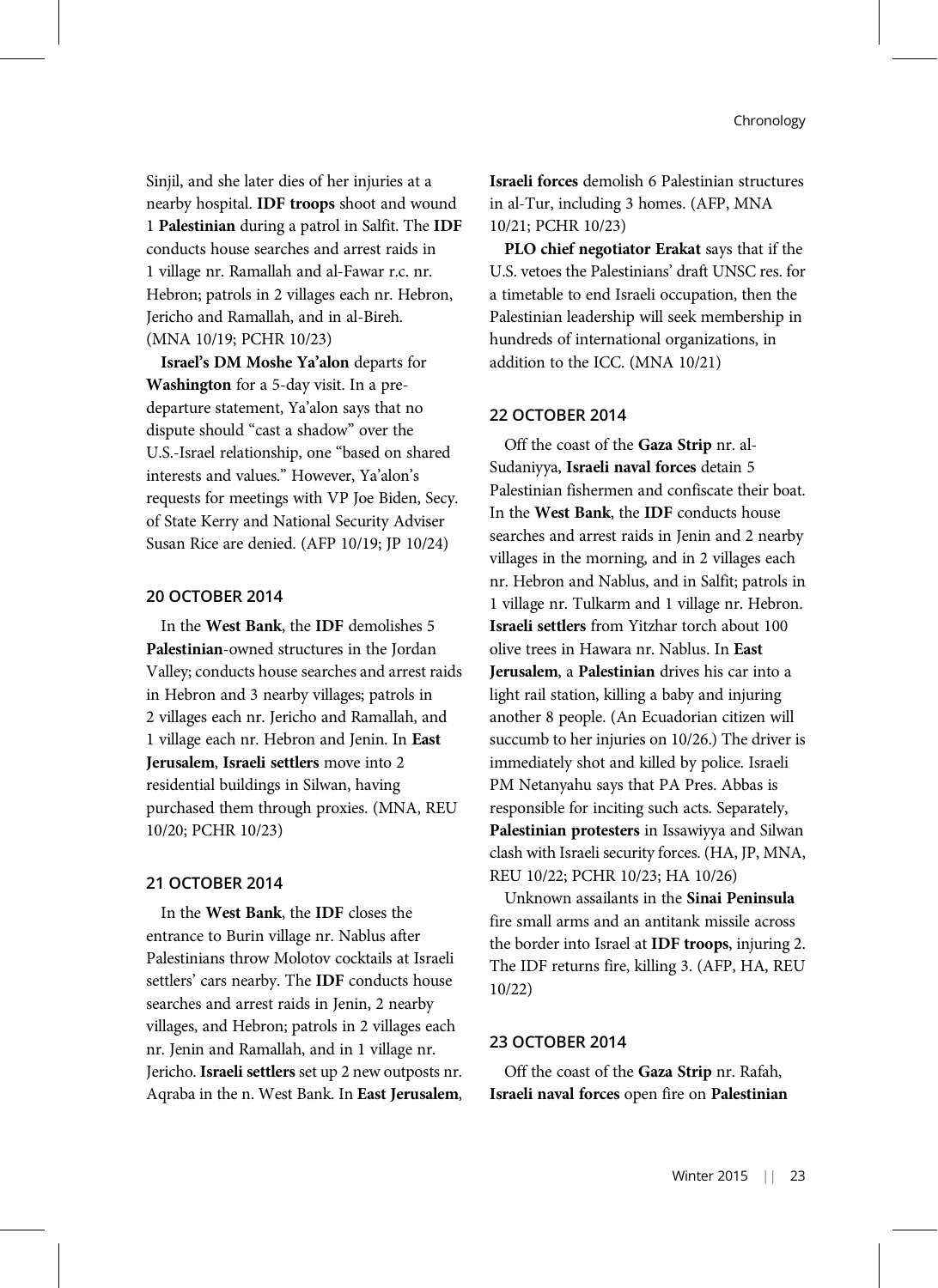fishermen, causing damage but no injuries. In the West Bank, the IDF conducts house searches and arrest raids in 2 villages each nr. Hebron and Salfit; patrols in 2 villages each nr. Jericho and Ramallah, in Tulkarm and 1 nearby village, and in 1 village each nr. Hebron and Salfit. In East Jerusalem, Israeli security forces shoot and wound 2 Palestinians in separate incidents during protests and clashes in Wadi al-Juz and Shu'fat. (PCHR 10/30)

#### 24 OCTOBER 2014

In the West Bank, IDF troops shoot and kill a 14-year-old Palestinian during a weekly protest in Silwad nr. Ramallah. The IDF says that the youth, also a U.S. citizen, was holding a Molotov cocktail, but Palestinian witnesses deny the claim. State Dept. spokesperson Jen Psaki calls for a "speedy and transparent investigation." IDF troops violently disperse protests outside Ofer detention center and in Jalazun r.c. nr. Ramallah, injuring 7 with live ammunition. The IDF conducts house searches and arrest raids in 1 village nr. Tulkarm; patrols in Jericho, as well as 1 village and 'Aqabat Jabir r.c. nearby, 2 villages nr. Ramallah, Jenin and 1 nearby village, and 1 village each nr. Hebron and Qalqilya. Also, IDF troops violently disperse Palestinian, Israeli, and international protesters at weekly demonstrations against Israel's separation wall, settlements, and occupation in 3 villages nr. Ramallah (Bil'in, Nabi Salih, and Nil'in) and 1 village nr. Qalqilya (Kafr Qaddum). There are no serious injuries. In East Jerusalem, Israeli authorities deny men under 40 entry to Haram al-Sharif. Meanwhile, Palestinians clash with Israeli security forces in Wadi al-Juz, Ras al-Amud, Silwan and Issawiyya. (AFP, AP, HA, MNA, REU 10/24; PCHR 10/30)

Ansar Bayt al-Maqdis attacks Egyptian soldiers nr. Shaykh Zuwayd and in al-Arish in the Sinai Peninsula, killing 31 with a car bomb, rocket-propelled grenades, and small arms. It is the deadliest single attack on Egyptian security forces in Sinai since the escalation of violence began after the 7/2013 military ouster of thenpres. Mohamed Morsi. In response, Pres. al-Sisi convenes an emergency meeting of his senior defense advisers, declares a state of emergency in some parts of n. Sinai, and closes the Rafah border crossing. (AP, JP 10/24; MNA 11/15)

## 25 OCTOBER 2014

Off the coast of the Gaza Strip nr. al-Waha, Israeli naval forces open fire on Palestinian fishing boats, causing damage but no injuries. In the West Bank, IDF troops shoot and wound a Palestinian outside of Jalazun r.c. nr. Ramallah during a protest. The IDF conducts house searches and arrest raids in Hebron and 4 nearby villages, and in 1 village each nr. Jenin, Nablus, Ramallah, and Tulkarm; patrols in 4 villages nr. Ramallah, and 2 villages each nr. Hebron and Qalqilya. (PCHR 10/25)

#### 26 OCTOBER 2014

In the West Bank, the IDF conducts house searches and arrest raids in Tulkarm; patrols in 3 villages nr. Ramallah, 1 village nr. Qalqilya, and al-Bireh. (PCHR 10/30)

Egyptian officials notify Israel and the various Palestinian factions that the indirect negotiations scheduled for 10/27 to continue discussions left from the 8/26 open-ended cease-fire will be postponed to late 11/2014. The postponement comes in response to the 10/24 attack in Sinai and the closure of the Rafah border crossing. Egypt will be responsible for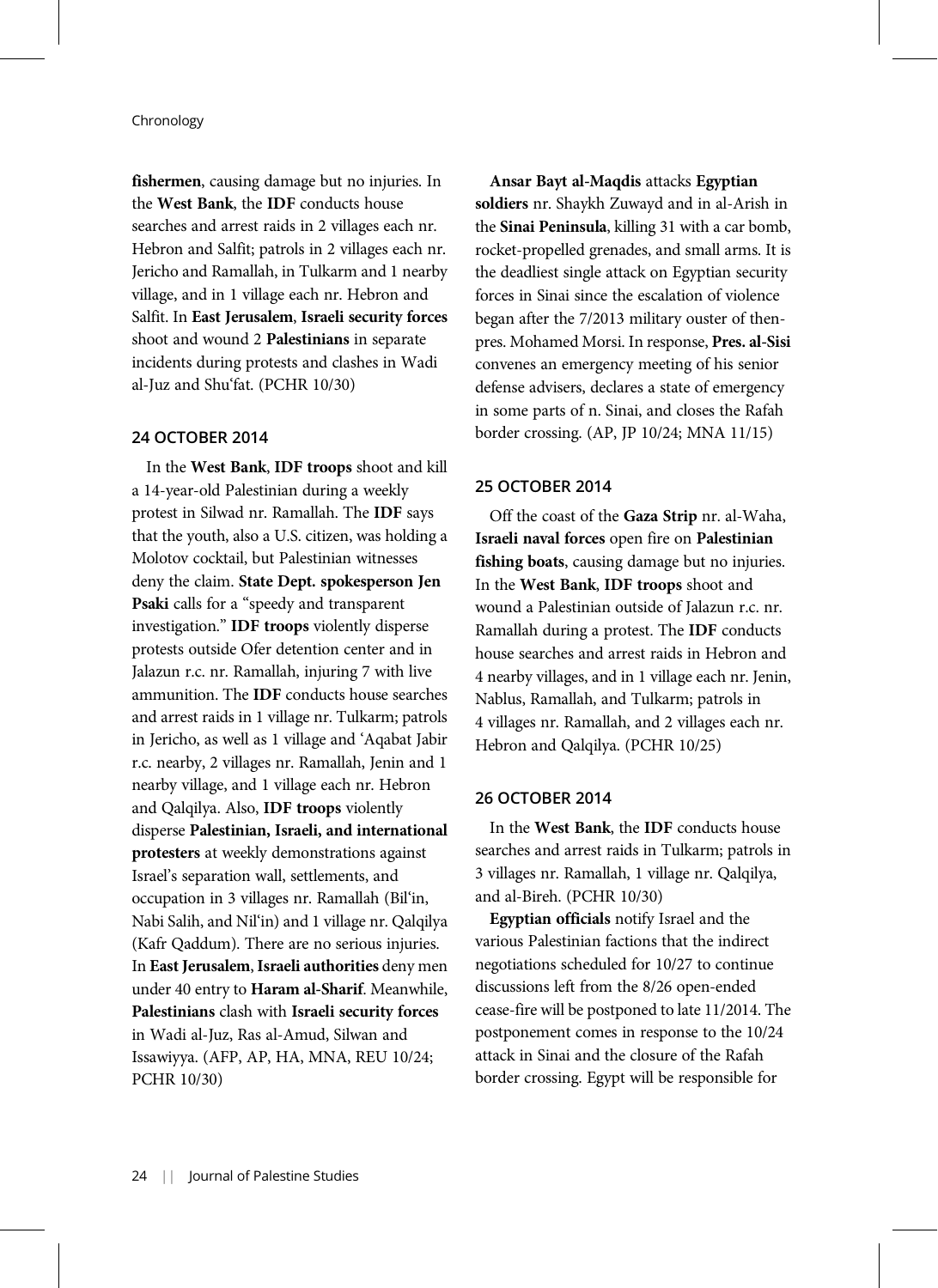setting a specific date for the talks to resume. (HA, MNA 10/26)

## 27 OCTOBER 2014

In the West Bank, IDF troops shoot and wound 2 Palestinians in clashes sparked by a patrol in Bayt Furik village nr. Nablus. Israeli soldiers also shoot and wound 1 Palestinian nr. Kafr Ya'bid, after several Palestinians throw stones at Israeli settlers' vehicles nearby. The IDF conducts house searches and arrest raids in 1 village each nr. Hebron, Ramallah, and Tulkarm; patrols in 2 villages each nr. Ramallah and Salfit; demolishes 4 structures nr. Hebron. In East Jerusalem, Israeli forces raid Issawiyya, Silwan, and Bayt Hanina, sparking clashes with residents. (HA, MNA 10/27; PCHR 10/30)

Israeli PM Netanyahu approves plans for 1,060 new housing units in East Jerusalem settlements Ramat Shlomo and Har Homa. The EU foreign affairs office and U.S. State Dept. both criticize the move. (AFP, HA 10/27)

## 28 OCTOBER 2014

In the West Bank, IDF troops shoot and wound 4 Palestinians in a village nr. Jenin during a patrol. The IDF conducts house searches and arrest raids in 2 villages nr. Jenin and 1 village nr. Salfit at night. (PCHR 10/30)

Israeli PM Netanyahu says that condemnations by the international community of settlement construction announcements are "disconnected from reality," referring in particular to criticism from the U.S. State Dept. the previous day. (HA 10/28)

The PA transfers millions of dollars to the Gaza Strip for the partial payment of salaries to civil servants hired under the Hamas govt. after 2007. Minister of Social Affairs Shawqi al-Aissa tells the media that each civil servant would receive an initial payment of \$1,200. On 9/11, Hamas began partially paying the employees of its govt. a portion of salaries they are owed. (MNA 10/28)

Egyptian forces begin demolishing hundreds of homes and buildings along the 13 km border between Sinai and Gaza, advancing the creation of a "**buffer zone**" that will be as wide as 500 m in some places. The demolitions come as a surprise to the area's residents, though Egyptian officials have conducted meetings regarding fair compensation for the past 2 weeks and early work on the buffer zone began on 2/15. Following the 8/24 attack that killed 31 Egyptian soldiers, the Egyptian govt. began increasing the severity of its countermeasures in the Sinai, including expediting work on the buffer zone. Around 800 homes are set to be demolished, which will displace up to 10,000 people, and their owners will receive commensurate compensation or replacement housing. (MNA 10/28; NYT 10/29)

## 29 OCTOBER 2014

In the Gaza Strip, IDF troops stationed along the border nr. Bayt Lahiya shoot and wound a Palestinian hunting for birds. In the West Bank, the IDF conducts house searches and arrest raids in Jenin and Jenin r.c., and 1 village each nr. Hebron and Ramallah. In East Jerusalem, right-wing Jewish activist Yehuda Glick is shot and wounded by an unknown assailant nr the Old City. (HA, MNA 10/29; PCHR 10/30)

The UNSC holds an emergency session at the request of Jordan to discuss Israel's plans for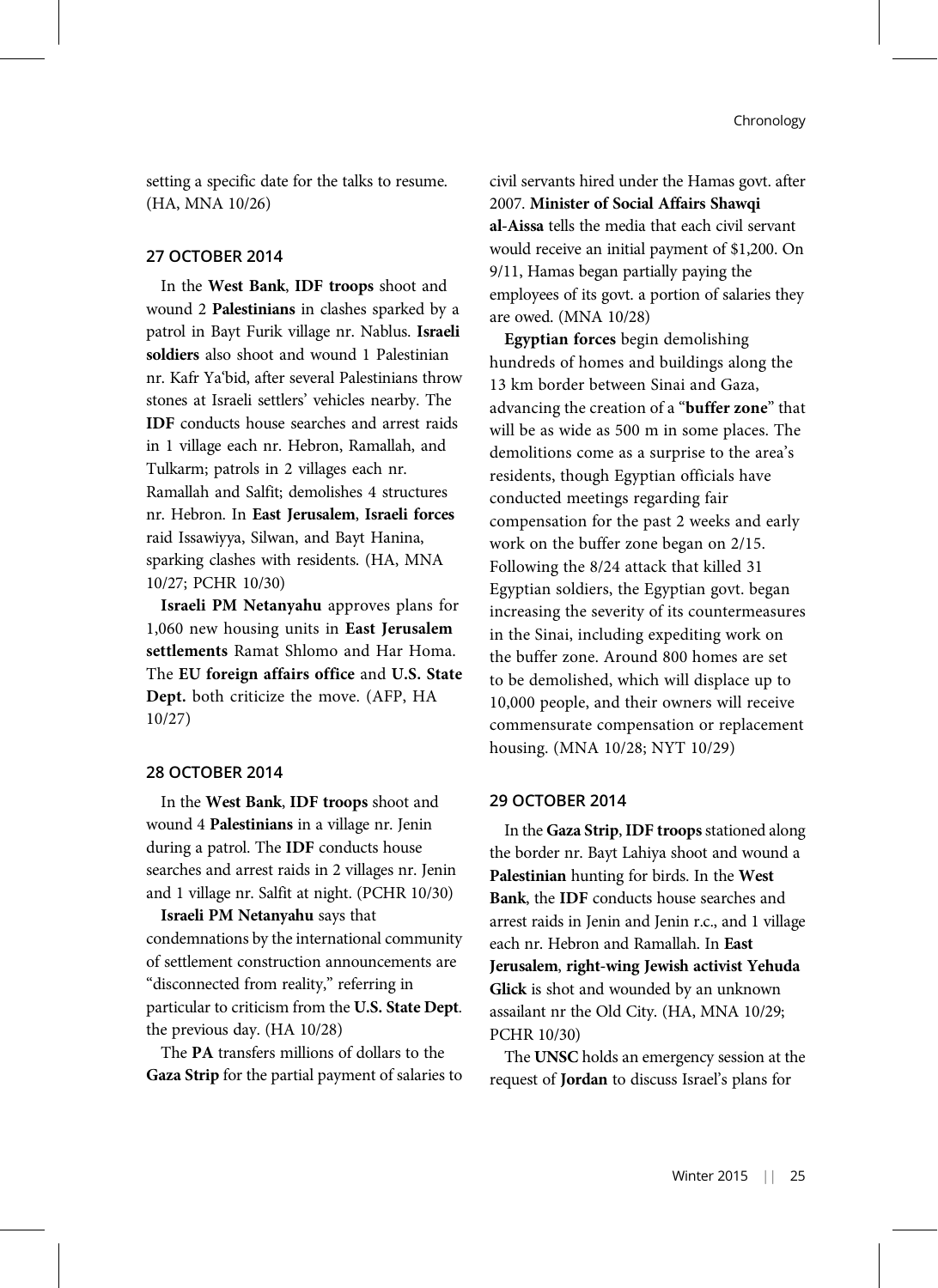further settlement construction in East Jerusalem. (AFP, REU 10/29)

An anonymous U.S. official is quoted in the Atlantic describing Israeli PM Netanyahu as a "chickenshit prime minister" who only cares about his political survival. In response, Netanyahu's office releases a statement saying that the PM "will continue to uphold the security interests of Israel and the historical rights of the Jewish people in Jerusalem, and no amount of pressure will change that." The White House quickly distances itself from the comments quoted in the article. (AM, WP 10/29; Guardian 10/30)

#### 30 OCTOBER 2014

In East Jerusalem, Israeli security forces shoot and kill a Palestinian in Abu Tor suspected of the attempted assassination of Yehuda Glick on 10/29. During the day, Israeli authorities close Haram al-Sharif to everyone and increase police and border police patrols in the city. In the West Bank, the IDF conducts house searches and arrest raids in 2 villages nr. Hebron, and in 1 village each nr. Jenin and Tulkarm; patrols in 1 village each nr. Hebron and Jenin. (AFP, JP, MNA, REU 10/30)

Sweden officially recognizes the state of Palestine. In response, the Israeli govt. recalls its amb. to Sweden, Yitzhak Bachmann, for consultations. (He will be returned to Sweden on 11/29.) (AFP, HA 10/30; JP 11/20)

Fatah receives approval from Hamas authorities in the Gaza Strip to mark the 10th anniversary of the death of Yasir Arafat with a rally in Gaza City, which they schedule for 11/11. This is the 1st time Fatah activists are permitted to hold such a commemoration in Gaza since 2007. (MNA 10/30)

## 31 OCTOBER 2014

In the Gaza Strip, Palestinians fire 1 rocket into s. Israel, causing no damage or injuries. In the West Bank, IDF troops shoot and injure 3 Palestinians with rubber-coated metal bullets in Silwad nr. Ramallah, during a weekly demonstration, and clash with Palestinians at Qalandia checkpoint, injuring 8. The IDF patrols in 2 villages nr. Ramallah, al-'Arub r.c. nr. Hebron, 1 village nr. Dura, and 1 village nr. Jenin. IDF troops violently disperse Palestinian, Israeli, and international protesters at weekly demonstrations against Israel's separation wall, settlements, and occupation in 3 villages nr. Ramallah (Bil'in, Nabi Salih, and Nil'in), and 1 village nr. Qalqilya (Kafr Qaddum). There are no serious injuries, except in Nabi Salih, where 2 people are struck by rubber-coated metal bullets. In East Jerusalem, Israeli security forces repress demonstrations in Silwan, Issawiyya, al-Tur, and Wadi al-Juz, injuring 28 Palestinians. Israeli police ban men under 50 from entering Haram al-Sharif. (MNA 10/31; PCHR 11/6)

#### 1 NOVEMBER 2014

In the West Bank, the IDF conducts house searches and arrest raids in Hebron, 2 nearby villages, and 2 villages nr. Ramallah; patrols in 1 village and al-Fawar r.c. nr. Hebron, and 1 village each nr. Nablus, Ramallah, and Salfit. (PCHR 11/6)

#### 2 NOVEMBER 2014

In the Gaza Strip, Hamas security forces arrest 5 Palestinians on charges relating to the 10/31 rocket fire. Also responding to the incident, Israel closes the Erez and Kerem Shalom border crossings. In the West Bank, the IDF conducts house searches and arrests in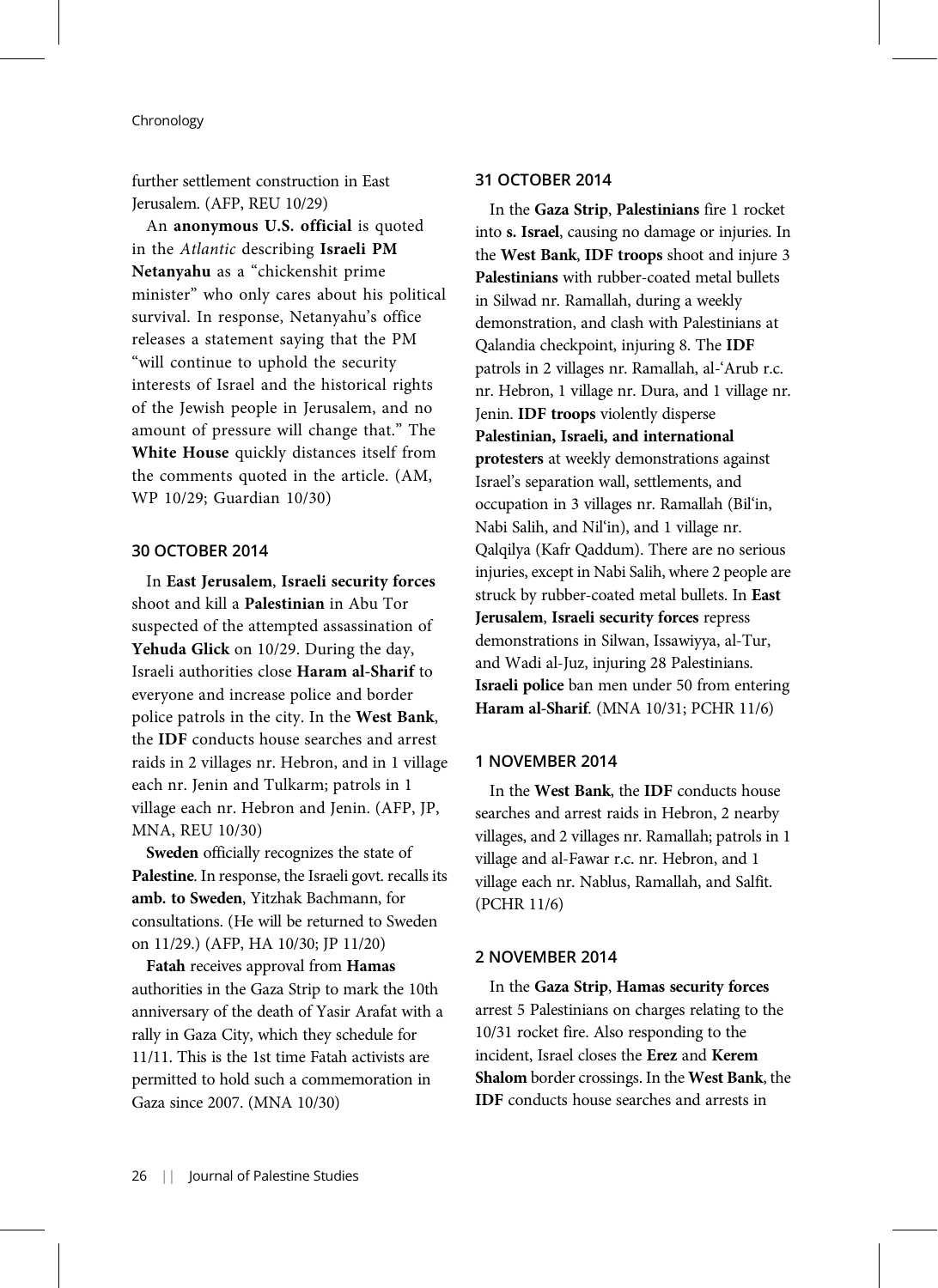1 village each nr. Hebron, Jenin, and Ramallah; patrols in 2 villages nr. Ramallah, and 1 village each nr. Bethlehem, Hebron, and Tulkarm. Palestinians throw a Molotov cocktail at an Israeli settler bus outside Hawara village nr. Nablus, and in response the IDF imposes an overnight curfew on the village. Israeli soldiers shoot and injure 19 Palestinians during a protest at Qalandia checkpoint, 2 with live ammunition and 17 with rubber-coated metal bullets. (HA, MNA 11/2; PCHR 11/6)

Jordan's King Abdullah says that his country will confront Israel's "unilateral policies" and work to protect "Muslim and Christian holy sites," in response to the 10/30 closing of Haram al-Sharif and the escalating tensions in Jerusalem. Meanwhile, Dep. Secy.-Gen. of the Arab League Ben Hilli says that Israel has reached a "red line" with regard to "violations"in Jerusalem. Netanyahu, meanwhile, says that "Islamic extremist elements" are trying "to stir up unrest" and that Israel will maintain the status quo at Haram al-Sharif. (AFP, HA, JP 11/2)

## 3 NOVEMBER 2014

In the West Bank, the IDF conducts house searches and arrest raids in 1 village each nr. Hebron and Ramallah, and in Jenin r.c. at night; patrols in 1 village each nr. Hebron and Salfit. The IDF demolishes 3 homes in Aqraba village nr. Nablus. In East Jerusalem, Israeli authorities continue restrictions on access to al-Aqsa mosque compound, denying entry to Palestinian men under 40. (MNA, JP 11/3; PCHR 11/6)

An Israeli govt. comm. advances plans for 500 residences in the East Jerusalem settlement Ramat Shlomo. PM Netanyahu approved the move on 10/27. The U.S. State Dept. criticizes the move, as it did on 10/28. In Washington along with PA intelligence chief Majid Faraj,

PLO chief negotiator Erakat meets with U.S. Secy. of State Kerry and urges the U.S. to support the PA's plan to seek a UNSC res. that will set a timetable for the end of the Israeli occupation. (AP, HA, JP 11/3)

#### 4 NOVEMBER 2014

In the Gaza Strip, Israeli authorities reopen the Kerem Shalom border crossing, after 4 days of closure. In the West Bank, the IDF conducts house searches and arrest raids in 1 village each nr. Ramallah and Tulkarm; patrols in 2 villages nr. Hebron. (MNA 11/4; PCHR 11/6)

Midterm elections are held in the U.S., and Republicans win enough seats to control both chambers of the 114th Congress—9 in the Senate, for a total of 54, and 13 in the House, for a total of 247. The 114th Congress, which will be convened on 1/6/15, is widely expected to pass new legislation adding restrictions and oversight to the ongoing negotiations between Iran and the P5+1 group, among other issues. (NYT, WP 11/4; POL 11/11)

## 5 NOVEMBER 2014

In the West Bank, the IDF shoots and wounds 2 Palestinians during a protest nr. Ramallah. The IDF conducts house searches and arrest raids in 2 villages nr. Nablus and 1 village each nr. Hebron and Jenin at night; patrols in 1 village and al-'Arub r.c. nr. Hebron during the day. A Palestinian drives his car into Israeli soldiers positioned at a checkpoint nr. al-'Arub, injuring 3 of them. In East Jerusalem, a Palestinian drives his car into a light rail station, killing 1 border policeman and injuring 13. The driver, a resident of Shu'fat, is shot and killed at the scene. Israeli security forces, meanwhile, clash with Palestinian worshippers at Haram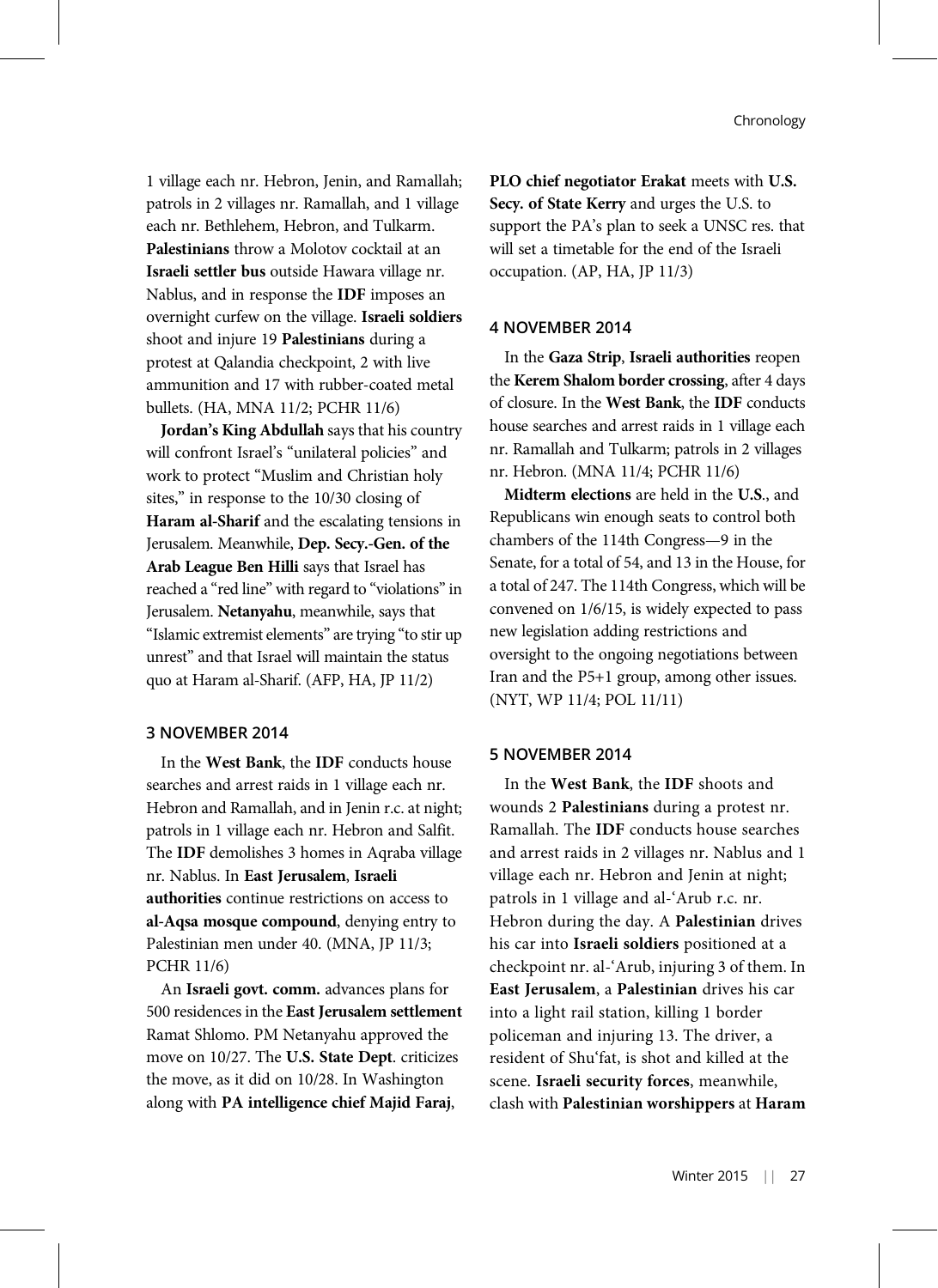# al-Sharif, injuring dozens of protesters. (HA, MNA, REU 11/5; PCHR 11/6)

The Jerusalem Local Planning and Building Comm. renews 278 previously approved housing permits for East Jerusalem settlement Ramot Shlomo and Har Homa, and approves 28 new ones for Ramot. (JP 11/5)

Jordan recalls its amb. to Israel in protest of an increase in Israeli "violations," including the 10/30 closure of Haram al-Sharif. This is the 1st time it has done so since the countries signed a peace treaty in 1994. (REU 11/5)

## 6 NOVEMBER 2014

In the West Bank, IDF troops shoot and wound 7 Palestinians with rubber-coated metal bullets during clashes that follow a protest by Birzeit University students outside Ofer detention center nr. Ramallah. (MNA 11/6; PCHR 11/13)

## 7 NOVEMBER 2014

In the Gaza Strip, small explosive devices are detonated by unknown parties at the entrances of 15 Fatah mbrs.' homes and under their cars, causing damage but no injuries. An additional blast occurs on a stage set up for a demonstration scheduled for 11/11 marking the commemoration of Yasir Arafat's death (an event approved by Hamas authorities on 10/30). The attacks take place the day before a planned visit to Gaza by PM Rami Hamdallah, senior Fatah official Azzam al-Ahmad and Civil Affairs Minister Hussein al-Sheikhwe, but they cancel their trip as a result of the attacks.

In the West Bank, the IDF conducts house searches and arrest raids in 1 village nr. Bethlehem; patrols in Hebron, 3 nearby villages, and Aida r.c. nr. Bethlehem. IDF troops violently disperse Palestinian, Israeli, and

#### international protesters at weekly

demonstrations against Israel's separation wall, settlements, and occupation in 2 villages nr. Ramallah (Bil'in and Nil'in), and 1 village nr. Qalqilya (Kafr Qaddum). There are no serious injuries, except in Bil'in, where 3 people are wounded by rubber-coated metal bullets. In East Jerusalem, Israeli security forces and Palestinians clash in Shu'fat r.c., with no serious injuries reported. (HA, MNA, REU 11/7; PCHR 11/13)

Israeli PM Netanyahu orders the demolition of homes belonging to the families of the Palestinians who hit Israelis with their cars in Jerusalem in recent weeks (see 10/22 and 11/5). (AFP 11/7)

## 8 NOVEMBER 2014

In the West Bank, the IDF conducts house searches and arrest raids in 2 villages nr. Hebron, and 1 village each nr. Bethlehem, Nablus, and Ramallah; patrols in 2 villages and al-Fawar r.c. nr. Hebron. (PCHR 11/13)

An Israeli police officer shoots and kills a Palestinian citizen in Kafr Kanna village in the Galilee region. The Israeli police allege that the man threatened the officer with a knife, but CCTV footage released immediately after the incident shows the man being shot without any warning shots being fired. The killing prompts large-scale protests in the village and surrounding area. (HA, JP, YA 11/8)

#### 9 NOVEMBER 2014

Off the coast of the Gaza Strip nr. Rafah, Israeli naval forces open fire on Palestinian fishing boats on 2 separate occasions, causing damage and injuring 2 fishermen. In the West Bank, IDF troops shoot and wound a Palestinian during a patrol in a village nr.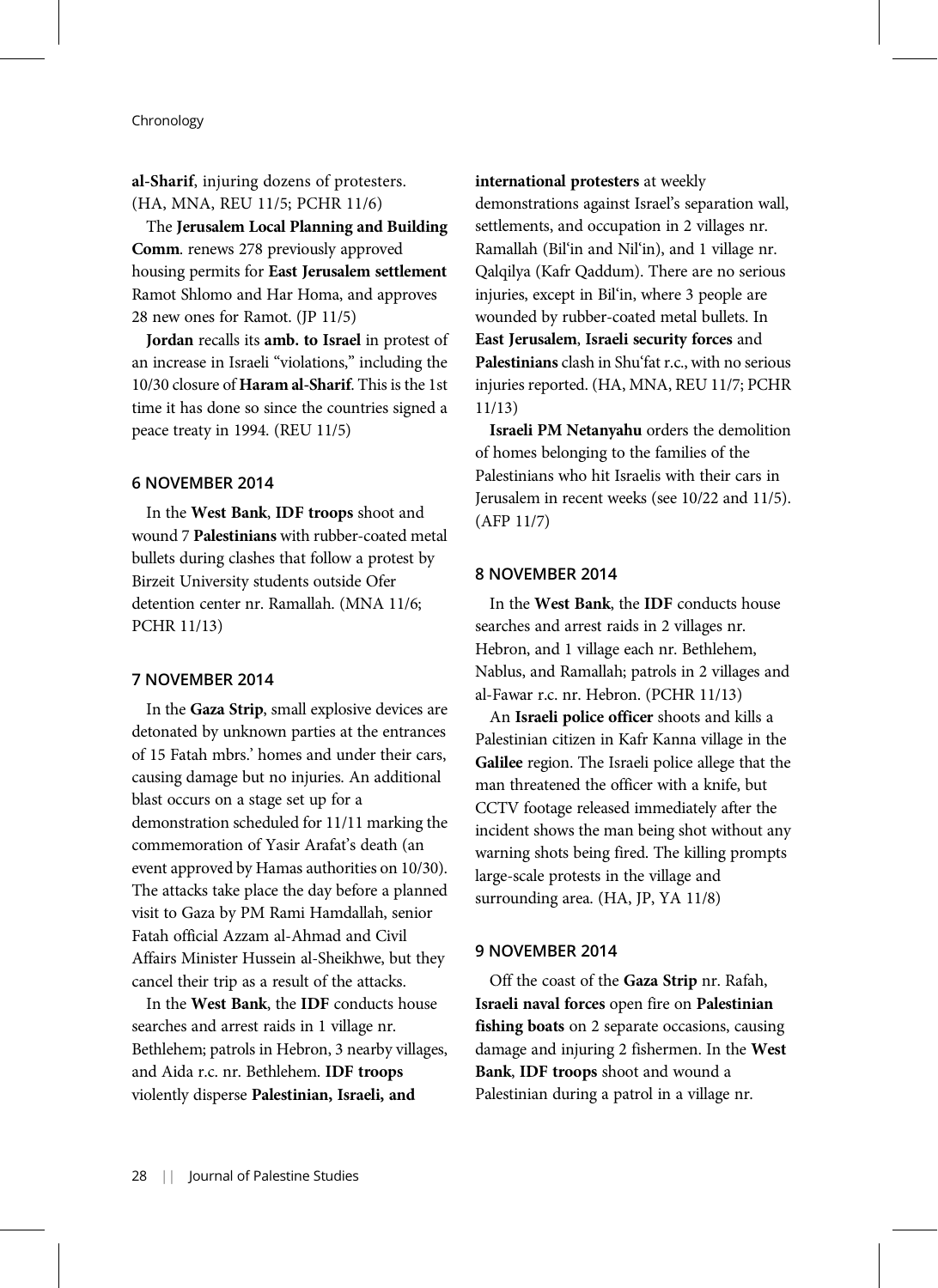Tubas. The IDF conducts house searches and arrest raids in 1 village nr. Tulkarm, Hebron, and 1 nearby village at night; patrols in 3 villages nr. Qalqilya and 1 village nr. Tulkarm. In East Jerusalem, Israeli settlers and Palestinians clash in Silwan, causing no serious injuries. (MNA 11/9; PCHR 11/13)

Fatah officials in Gaza cancel the planned commemoration of Yasir Arafat's death scheduled for 11/11. Hamas authorities confirm the cancellation, citing security concerns related to the series of explosions that targeted Fatah figures on 11/7. (AFP, MNA 11/9)

#### 10 NOVEMBER 2014

Off the coast of the Gaza Strip nr. Rafah, Israeli naval forces open fire on Palestinian fishing boats, causing damage but no injuries. Israeli forces conduct a limited incursion to level land close to the border fence nr. Khan Yunis. In the West Bank, a Palestinian stabs to death an Israeli settler and injures 2 others nr. Alon Shvut settlement. The attacker is shot and wounded by a private settlement security guard. The IDF conducts house searches and arrest raids in 1 village each nr. Hebron, Nablus, Qalqilya, and Ramallah; patrols in 2 villages each nr. Hebron and Ramallah, and 1 village each nr. Jenin and Qalqilya. Israeli settlers clash with Palestinian villagers in Hawara nr. Nablus, causing no serious injuries. Separately, Israeli settlers nr. Nablus vandalize more than 30 Palestinian vehicles. In Tel Aviv, a Palestinian stabs and kills an Israeli soldier at a train station. The assailant is arrested. (HA, JP, MNA, YA 11/10; PCHR 11/13)

## 11 NOVEMBER 2014

In the Gaza Strip, hundreds of Fatah supporters gather in al-Katiba Square in Gaza

City to mark the 10th anniversary of the death of Yasir Arafat, despite the cancellation (11/9) of the official ceremony. In the West Bank, IDF troops violently disperse a group of Palestinians throwing rocks and Molotov cocktails at passing Israeli settlers' cars outside al-'Arub r.c. nr. Hebron, killing 1 with live ammunition. On separate patrols nr. Hebron and Nablus, IDF troops shoot and wound 3 Palestinians. Also, the IDF conducts house searches and arrest raids in Hebron. Across the West Bank, Palestinians mark the anniversary of Arafat's death with demonstrations, and clashes of differing intensity break out with Israeli troops in some 30 villages, mostly nr. Bethlehem and Hebron. Israeli settlers attack Palestinian homes nr. Hebron and, separately, settlers vandalize industrial equipment nr. Nablus. Off the coast of the Gaza Strip nr. al-Sudaniyya, Israeli naval forces open fire on Palestinian fishing boats, causing damage but no injuries. Israeli forces conduct a limited incursion to level land close to the border fence e. of Dayr al-Balah. (MNA 11/11; HA, MNA, REU 11/12; PCHR 11/13)

Israeli PM Netanyahu announces a series of measures to be taken to combat Palestinian violence, including reinforcing the presence of security forces, the punitive demolition of attackers' homes, and fines for the parents of children involved. (JP, YA 11/13)

#### 12 NOVEMBER 2014

Off the coast of the Gaza Strip nr. Rafah, Israeli naval forces open fire on Palestinian fishing boats, causing damage but no injuries. A Palestinian is killed by unexploded Israeli ordnance in Khan Yunis. In the West Bank, IDF troops shoot and wound a Palestinian during an arrest raid in Beitunia nr. Ramallah. The IDF conducts house searches and arrest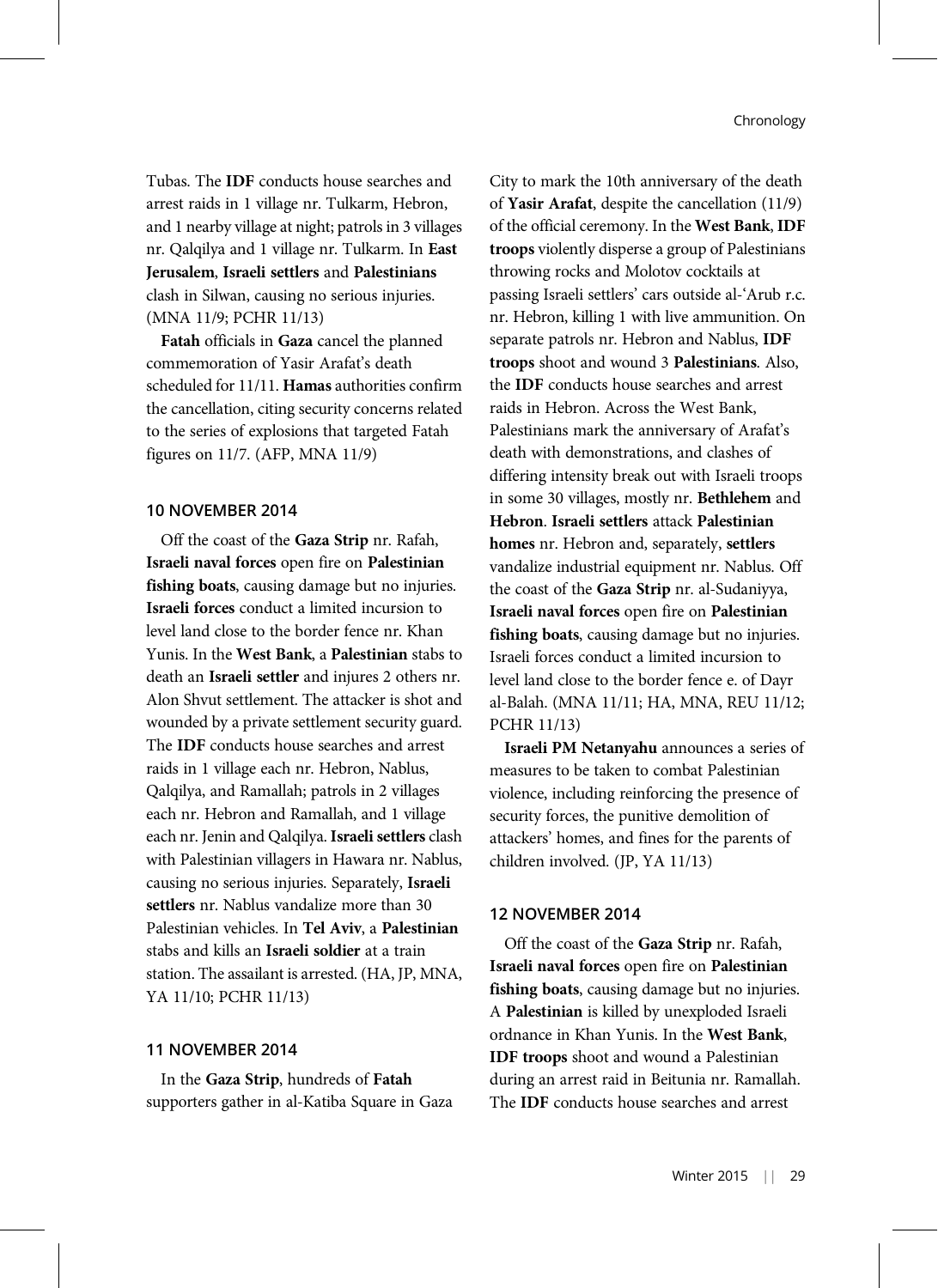raids in 2 villages nr. Tulkarm, 1 village nr. Hebron, and 'Askar r.c. nr. Nablus. Israeli settlers set fire to a mosque nr. Ramallah, causing damage but no injuries. (MNA 11/12; PCHR 11/13)

A Jerusalem planning comm. approves the construction of 200 residences in the East Jerusalem settlement Ramot. (HA, REU 11/12)

### 13 NOVEMBER 2014

In the West Bank, the IDF conducts house searches and arrest raids in 2 villages nr. Hebron, and 1 village each nr. Nablus and Ramallah; patrols in 2 villages nr. Jericho. In East Jerusalem, Israeli forces shoot and injure a Palestinian child with a sponge-tipped bullet during clashes in Issawiyya, leaving the boy blind in 1 eye. (MNA 11/13; PCHR 11/20)

U.S. Secy. of State Kerry meets with Jordan's King Abdullah and Israeli PM Netanyahu in Amman to discuss the recent tensions in Jerusalem. They agree to a series of practical measures designed to restore calm, and they do not announce them to the press. The Jordanian govt. will consider returning its amb. to Tel Aviv based on Israel's implementation of its share of the measures. Kerry meets PA Pres. Abbas earlier in the day, but the Palestinian leader did not attend the 3-way meeting. (BBC, HA, MNA, REU, ToI 11/13)

## 14 NOVEMBER 2014

In the Gaza Strip, Israeli soldiers shoot and injure 2 Palestinians close to the border fence nr. Jabaliya r.c. In the West Bank, Israeli soldiers shoot and injure 20 Palestinians with rubber-coated metal bullets during clashes that break out in al-Ram, Sinjil nr. Ramallah, and Hebron. IDF troops confront 2 Palestinians nr. Hawara village, s. of Nablus, search their car,

then injure 1 by beating him with the butt of a gun. The IDF conducts house searches and arrest raids in 1 village nr. Hebron; patrols in 3 villages nr. Jericho and 2 villages nr. Hebron. Also, IDF troops violently disperse Palestinian, Israeli, and international protesters at weekly demonstrations against Israel's separation wall, settlements, and occupation in 3 villages nr. Ramallah (Bil'in, Nabi Salih, and Nil'in), and 1 village nr. Qalqilya (Kafr Qaddum). There are no serious injuries, except in Bil'in, where 1 person is struck by a tear gas canister. Israeli forces also violently disperse a demonstration against land confiscation in a village nr. Hebron, causing no serious injuries. Israeli settlers attack a village nr. Ramallah, shooting live ammunition and damaging property, but causing no serious injuries. In East Jerusalem, Palestinians clash with Israeli security forces in Silwan, injuring 1 border police officer. Israeli forces conduct house searches and arrest raids in Jabal Mukabir and al-Tur neighborhoods overnight. Palestinians conduct Friday prayers at Haram al-Sharif without Israeli-imposed age restrictions. Israeli forces shoot and seriously injure a Palestinian child nr. Shu'fat r.c. (HA, MNA 11/14; PCHR 11/20)

## 15 NOVEMBER 2014

Off the coast of the Gaza Strip nr. Rafah, Israeli naval forces open fire on Palestinian fishing boats, causing severe damage but no injuries. In the West Bank, the IDF conducts house searches and arrest raids in 2 villages nr. Ramallah and 1 village nr. Hebron; patrols in Salfit and 2 nearby villages, as well as 2 villages and al-Fawar r.c. nr. Hebron. Meanwhile, 1,000s of Palestinians march in Bethlehem to mark 2 anniversaries: the death of Yasir Arafat, as well as the signing of the Palestinian declaration of independence in 1988. In the Galilee, Druze